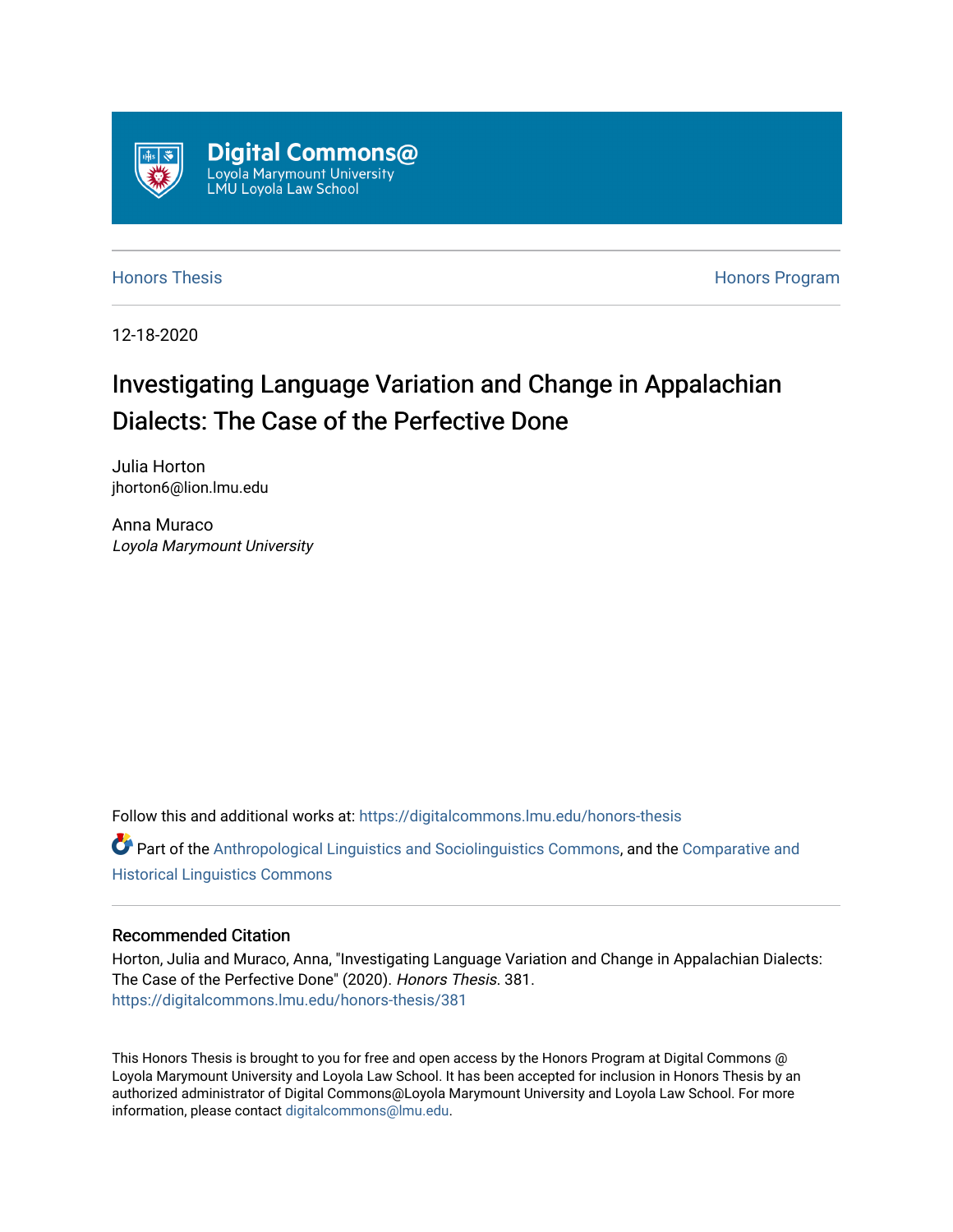

# **Investigating Language Variation and Change in Appalachian Dialects: The Case of the Perfective** *Done*

A thesis submitted in partial satisfaction

of the requirements of the University Honors Program

of Loyola Marymount University

by

**Julia C. Horton December 18, 2020**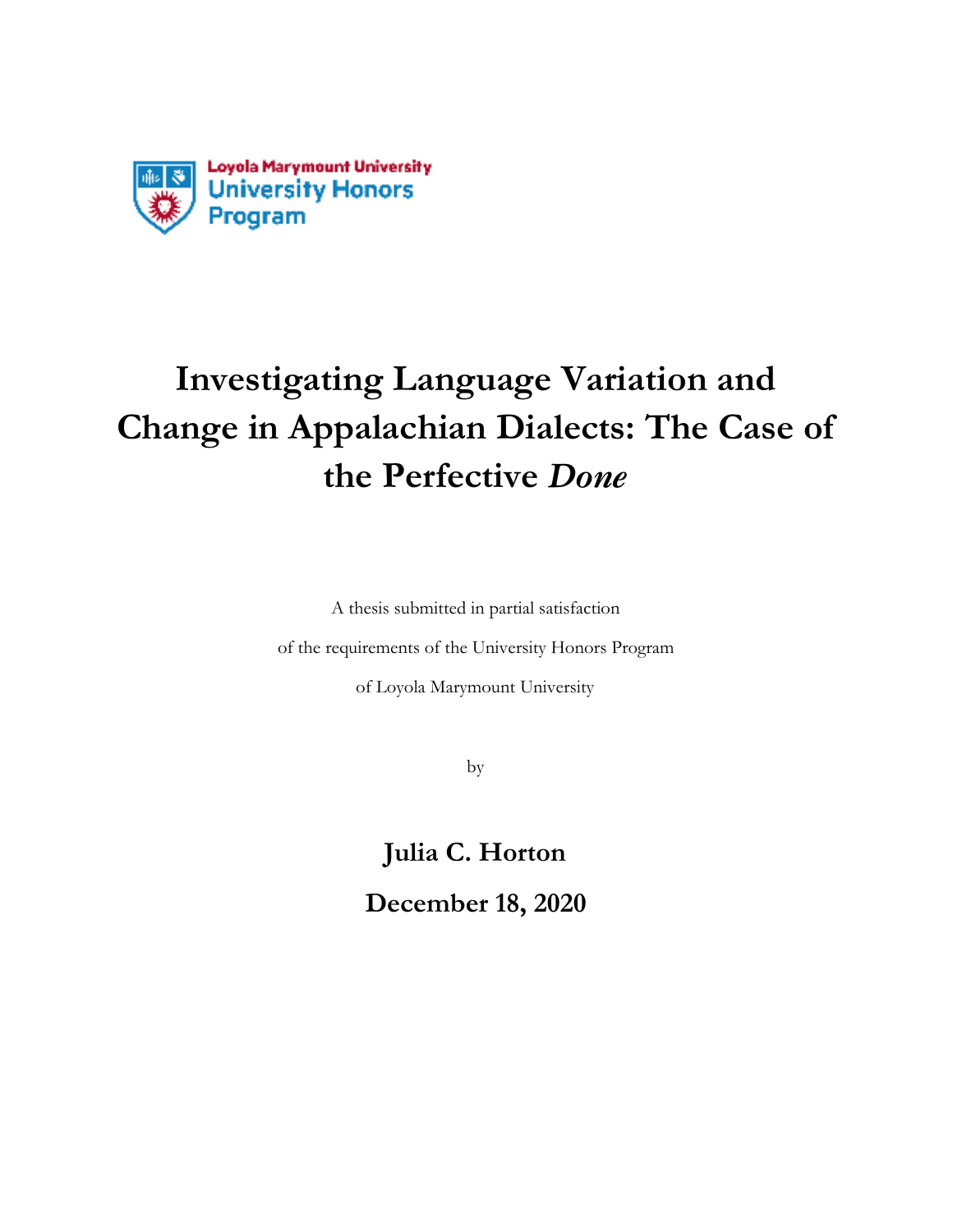# **ABSTRACT**

The perfective *done* ("She done tended the garden") is an often-overlooked grammatical feature specific to relatively few dialects of American English, most prominently seen in Appalachian dialects. While the perfective *done* has been described in detail by linguists since the 1970s, and there has been a demonstrated decline in the frequency of use of the perfective *done* among Appalachian dialect speakers in the past fifty years, there is very little existing scholarship that investigates an empirical basis for the claim that this long-term variation in the use of *done* can be considered a true language change-in-progress. The present research reviews all available literature from the past fifty years that provides a quantitative account of the frequency of occurrence of the perfective *done* among Appalachian dialect speakers to ultimately suggest that the observed long-term variation displays regular differences in usage frequencies of the form by speakers of successive generations but that there is not sufficient evidence to definitively conclude that this variation is statistically significant enough to be considered a change-in-progress in Appalachian dialects. However, these regular differences in use of *done* provide a degree of evidence that a language change could be occurring in West Virginian varieties.

Keywords: Appalachian English, English language dialects, morphosyntactic variation, language change, historical linguistics, sociolinguistics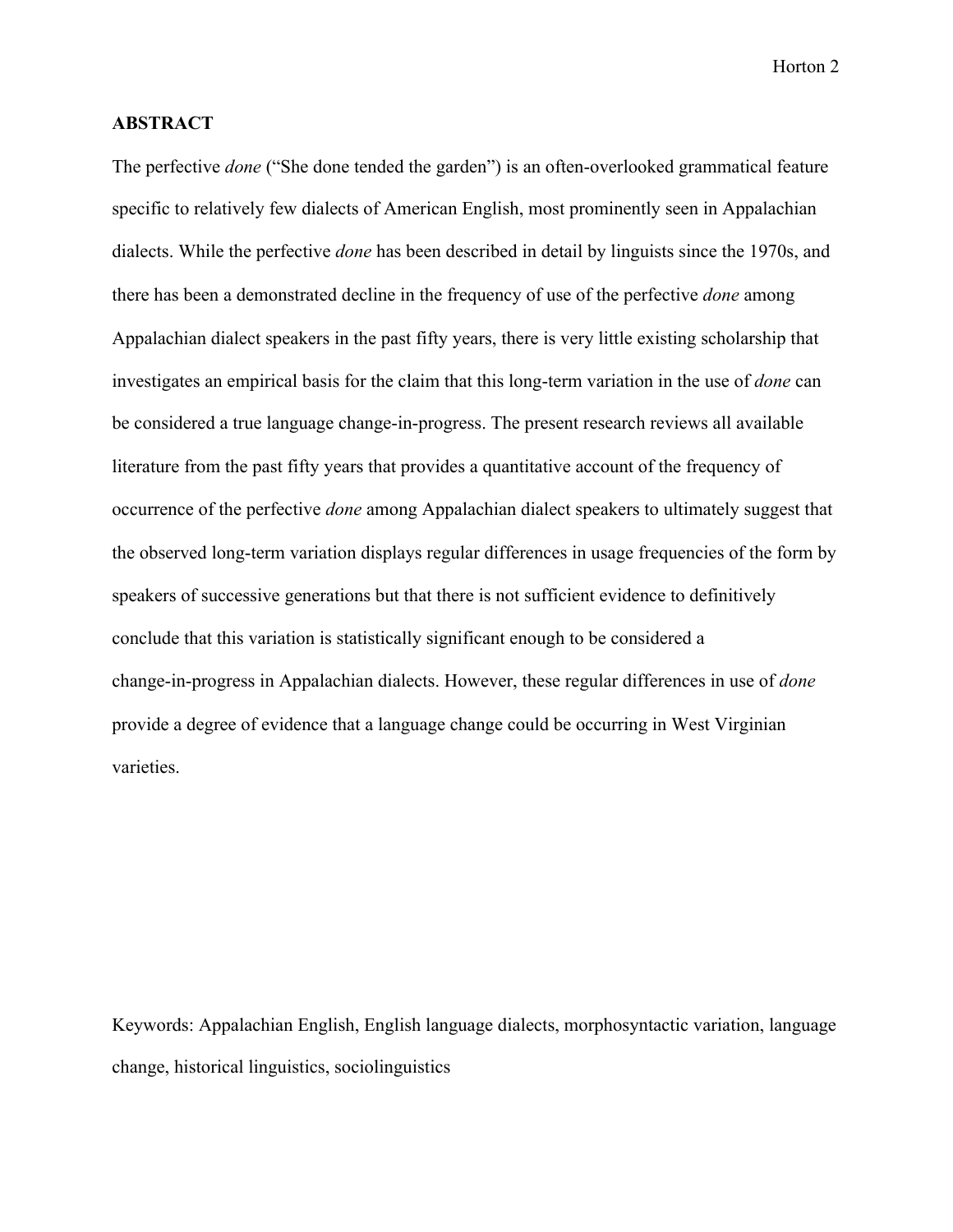# **ACKNOWLEDGEMENTS**

I done did it. I done wrote my thesis. I'd like to offer a sincere thanks to those who supported me during the process–first and foremost, Dr. Anna Muraco, Professor and Chair of Sociology at LMU, who signed on as my faculty mentor in the absence of faculty members with academic backgrounds in linguistics. As an undergraduate with minimal formal education in linguistics, my first crack at research of this scope was not an easy one. So thank you to my mother, Robyn, and brother, Alec, who reassured me that yes, I am capable. And thank you to Dan Guion for attentively listening to me enthuse again and again about a topic of zero apparent relevance to the everyday life of a college student in the COVID-19 pandemic. Last but not least, thank you to my beautiful fancy rat Zen, who kept me calm through it all. (Zen, expect plenty of yogurt treats.)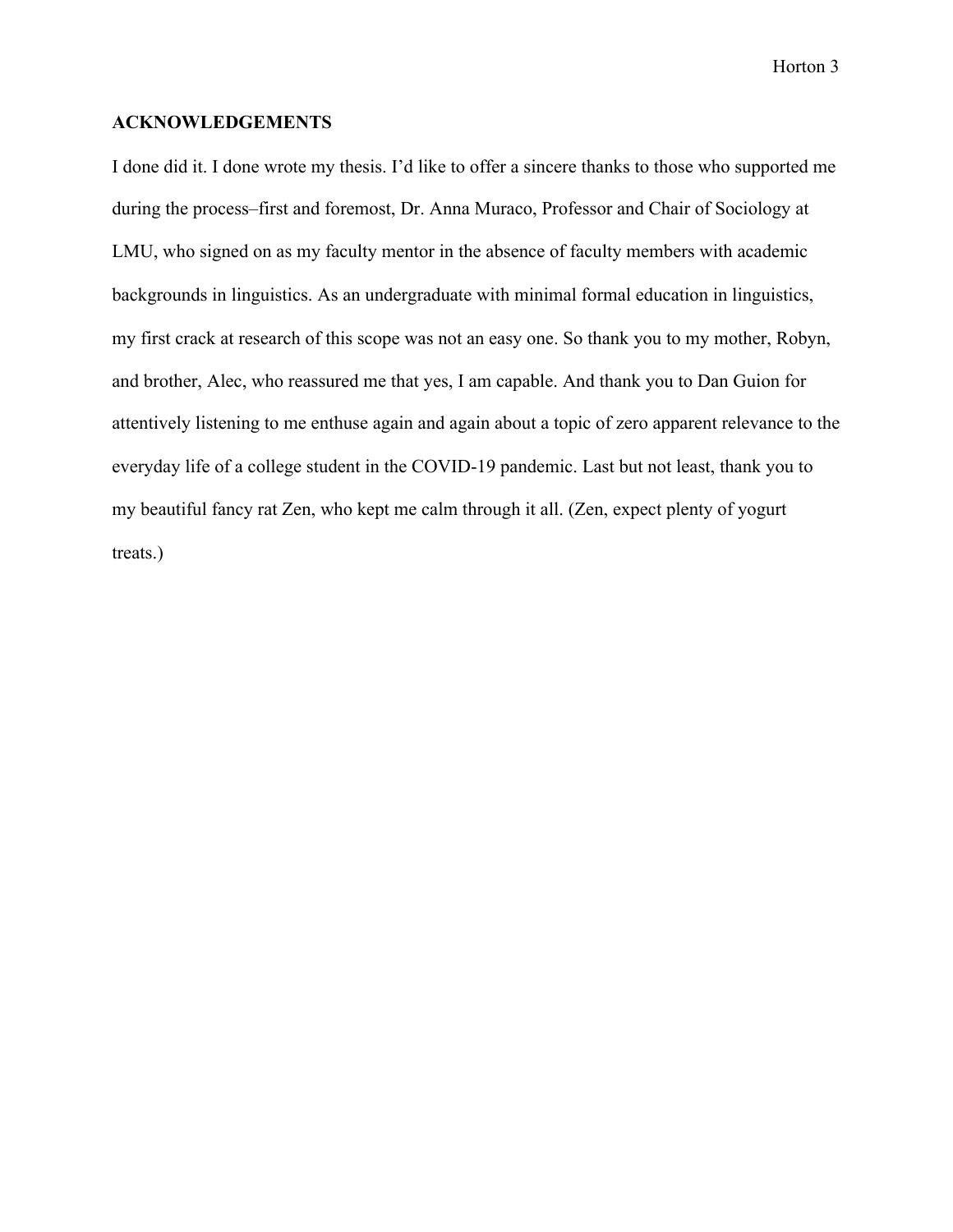#### **I. Introduction**

It is widely accepted in the fields of historical and sociolinguistics that language variation and change do not occur at random. Aside from purely linguistic factors, myriad social factors, such as socioeconomic status, age, race, and gender, contribute to language variation. The linguistic environment in which variation occurs similarly impacts its expression. Far from incidental, only stable, long-term variation may result in language change that becomes universal within a given speech community, at which point the change can be said to have "gone to completion." Further, a linguistic element undergoing long-term variation must display a "statistically significant shift in the distribution of [its] variants" and "regular differences in the usage frequencies of variants across ages" to be considered a true change-in-progress (Ringe and Eska 2013, 45-46). Language change, then, can be understood as systematic.

One particular grammatical structure that may be undergoing systematic change via long-term variation is the perfective *done* (as in, *"*She done tended the garden*"*) in certain non-standard dialects of English. In such sentences, *done* marks the grammatical aspect of the verb it modifies, defining the action as singular and complete rather than continuous, ongoing, or habitual–hence the classification of *done* as a perfective aspect marker. The non-standard dialects in question include those encompassed by Appalachian English and, to an extent, some dialects of Southern English and Black English.

The present research will focus on Appalachian dialects because to the best of my knowledge, the perfective *done* is best-documented within these varieties, although not much scholarship has been devoted to studying this grammatical feature beyond its description. Other grammatical features common to these dialects, such as *a*-prefixing, restructuring and infinitives,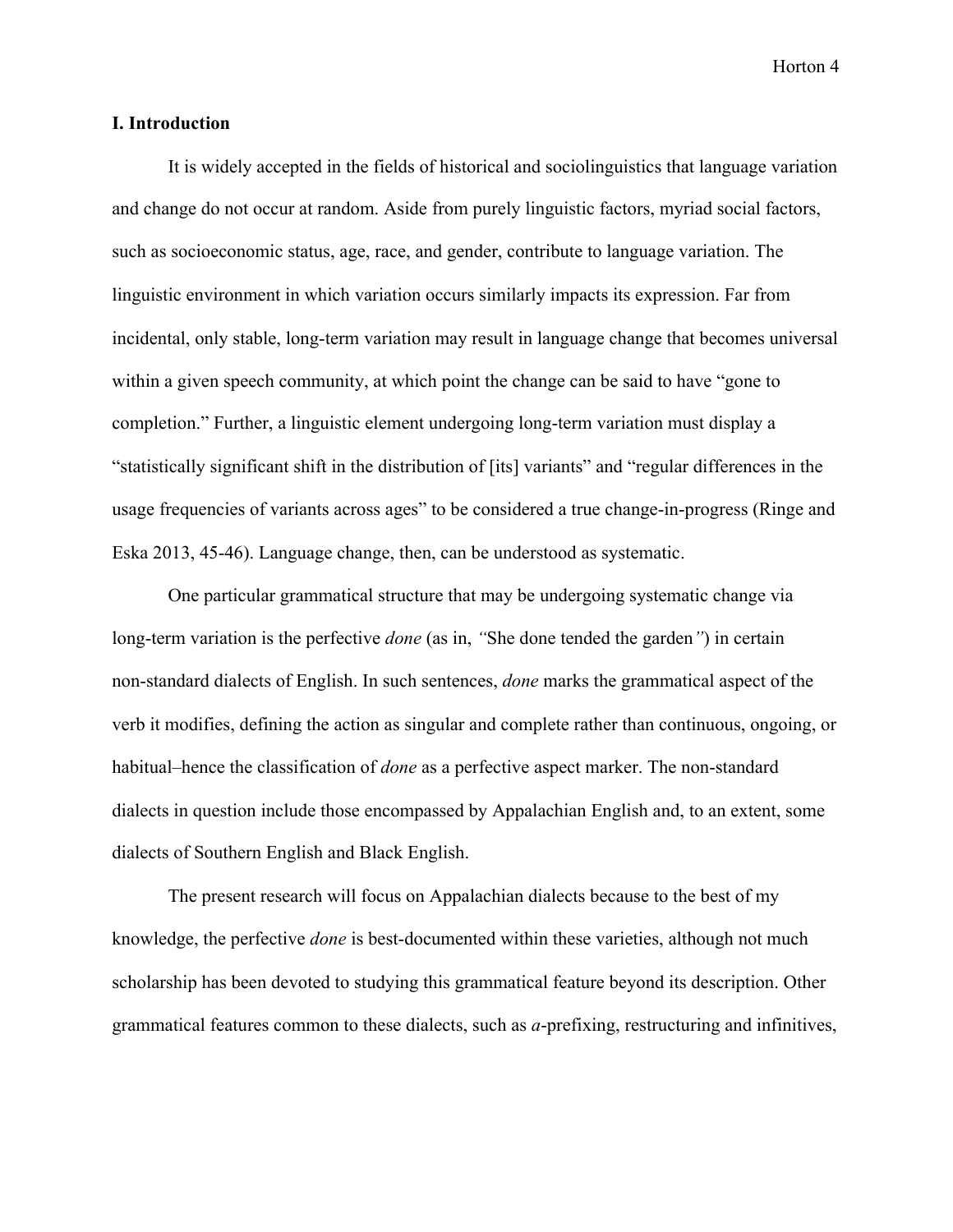verbal -*s*, and auxiliary contraction, have received more attention (José 2007; Anderson et al. 2014, Johnson 2014; Montgomery 2014; McQuaid 2017).

Recent documentation of Appalachian speakers' use of the perfective *done* has shown, however, that the frequency of its use has declined within the past fifty years among younger generations of speakers of Appalachian dialects, while other dialect-specific features remain intact (Wolfram and Christian 1975; Christian, Wolfram, and Dube 1988; Hazen 2006, 2008; Dannenberg 2010). Specifically, my research question is:

1. Can the observed long-term variation in use of the perfective *done* be considered a language change-in-progress?

I will answer this question by reviewing all available literature from the past fifty years that provides a quantitative account of the frequency of use of the perfective *done* among Appalachian dialect speakers.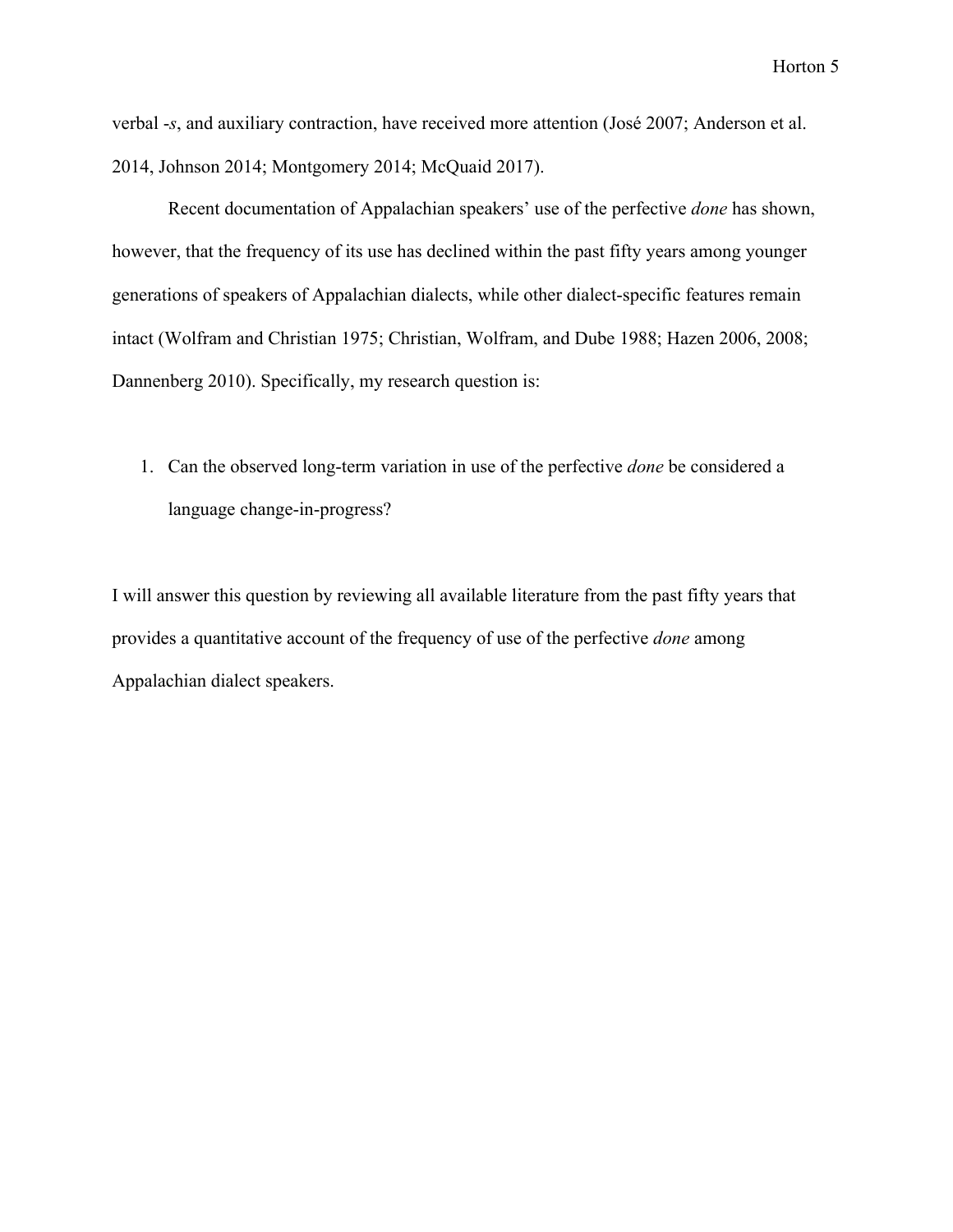#### **II. Describing the perfective** *done*

In the investigation of whether long-term variation in the use of the perfective *done* can be considered a change-in-progress, it is first necessary to describe this grammatical (or *morphosyntactic*) form in detail and explain its pragmatic function in Appalachian dialects. The most extensive documentation and description of the perfective *done* to this day was compiled by Walt Wolfram and Donna Christian in their 1975 report *Sociolinguistic Variables in Appalachian Dialects* (also referred to here as the 1975 study)*.* To develop a formal description of the syntactic and semantic constraints on the perfective *done*, as well as its pragmatic function, Wolfram and Christian interviewed Appalachian dialect speakers and analyzed their speech to determine how they use the form–how does it fit into a sentence, what meaning does it create, and why does a speaker choose to use it? The 1975 study is also of great importance to the present research because it offers the first quantitative record of the prevalence of *done* in Appalachian dialects and serves as the first point of comparison in establishing a significant decrease in the usage frequency of the perfective *done* in successive generations of Appalachian speakers.

The linguistic sample on which the 1975 study is based consists of 129 tape-recorded interviews of speakers from Monroe and Mercer Counties of West Virginia collected in 1974 and 1975. Wolfram and Christian, like many researchers of Appalachian dialects, selected West Virginia as the site of their study because it is fully contained within the Appalachian region and situated between the Northern and Southern regions of Appalachia; for this reason, it is particularly valuable in the study of language variation within these dialects. Of the 129 interviews collected in the 1975 study, 52 were included in the analytic sample based on the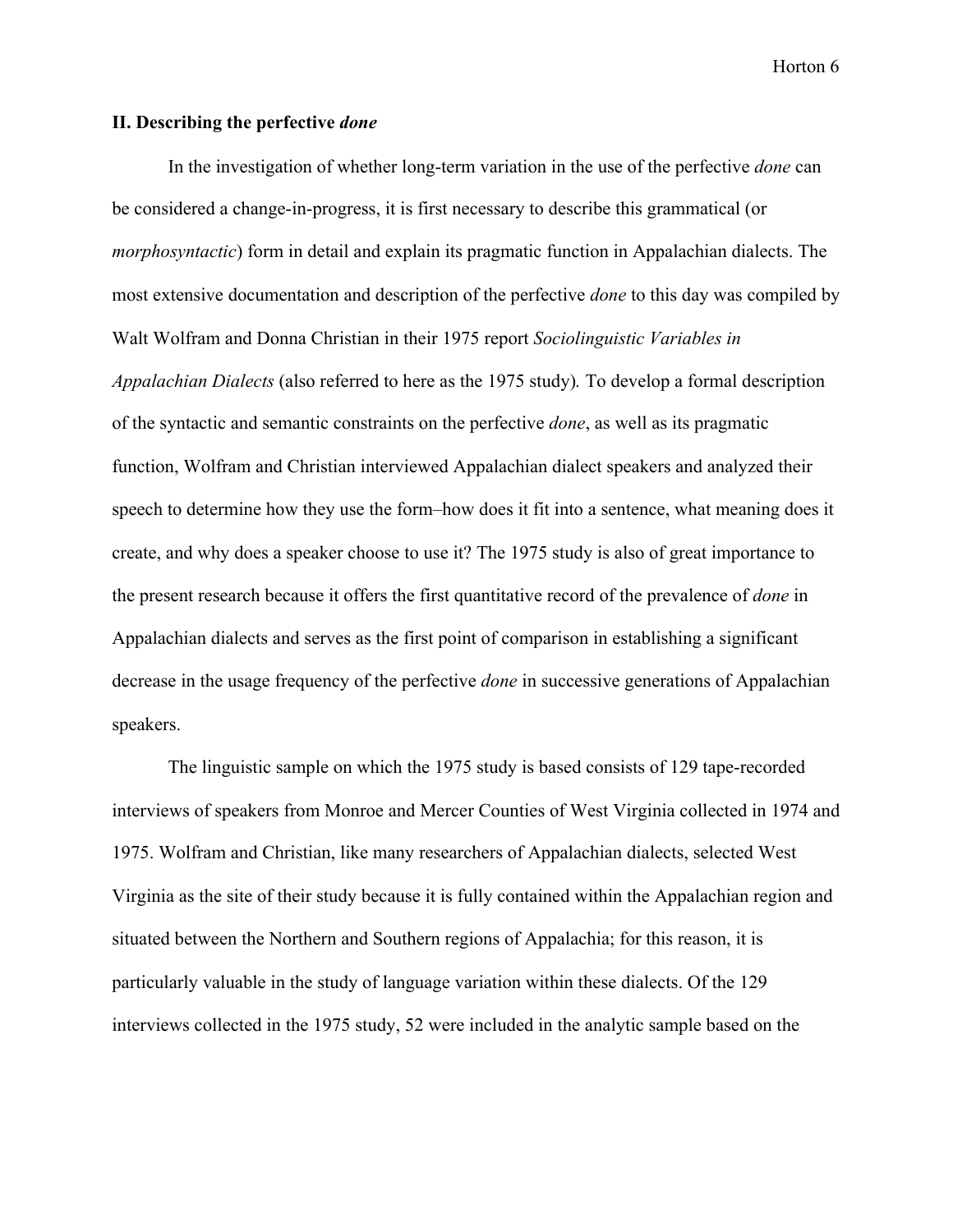amount of speech obtained from the subject, the quality of the recording, and representation of each age group.

In the 1975 study, interviewees' ages range from seven to ninety-three years old. In the selection of interviewees from Monroe and Mercer Counties, lifetime residents received priority, as lifetime residents of any given speech community tend to most accurately represent the language as it is used in the community. Wolfram and Christian also prioritized subjects of low socioeconomic status and educational attainment, stating that their decision to focus on these individuals was "motivated by the fact that we are primarily concerned with the language variety which might be considered most divergent from some of the more mainstream varieties of English" (1975, 13), presuming that individuals in this category have the least access or exposure to Standard English, or are the most resistant to adopting its features in their speech.

#### *Syntactic and semantic constraints*

The interviews collected in the 1975 study feature many uses of the perfective *done* and demonstrate the variety of linguistic constraints (the conditions *done* must satisfy) on its use. In terms of syntactic constraints, the perfective *done* cannot be separated from the verb phrase. It must accompany a past tense main verb, whether the main verb is in preterit or past participle form. *Done* itself is not conjugated to reflect verb tense or agreement and it must immediately precede the main verb of the sentence. Further, it cannot appear in a reduced clause–that is, an adjective or adverb clause that has been shortened by removing its subject and/or *be*-verb. The following examples of the use of the perfective *done,* drawn from the 1975 study, illustrate these constraints:

(1) a. I *done* forgot when it opened. (124)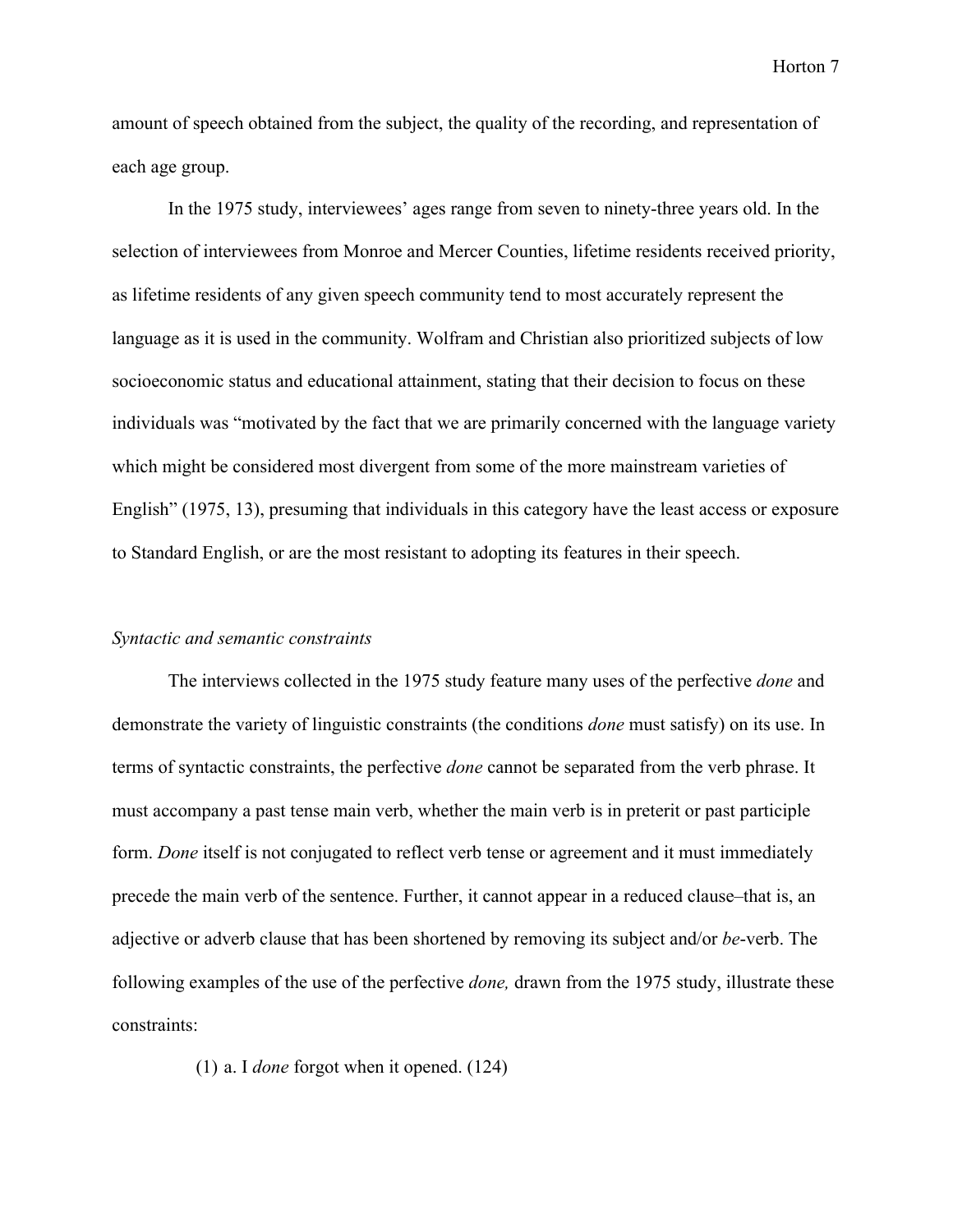- b. … because the one that was in there had *done* rotted. (124)
- c. … and then she *done taken* two courses again. (125)
- d. … she *done took* the baby away from her. (125)

Examples (1a, c, d) also show *done* occurring alone with the main verb while example (1b) shows it in a complex verb phrase (a verb phrase containing a form of *to be* or *to have* along with the main verb) with an auxiliary (in this case, *had*). Modal verbs (ex: *can*, *should, must*) may also accompany *done* in complex verb phrases.

In terms of semantic constraints, *done* may only appear in sentences that can be interpreted completively, meaning that the verb's action is finished rather than continuous, ongoing, or habitual. For this reason, a verb phrase that includes the perfective *done* cannot be modified by an adverb that denotes continuous, ongoing, or habitual actions, such as *normally, occasionally, often*, etc. *Done* also cannot be followed by a verb or verb tense (such as the progressive) that implies non-completion. Examples of such sentences in which *done* cannot appear, as enumerated in the 1975 study, include:

- (2) a. They had *generally* (\**done*) paid their bills on time. (127)
	- b. She (\**done*) *was* happy to hear the news. (127)
	- c. They had (\**done*) *seemed* upset. (127)

The 1975 study also claims that the perfective *done* does not semantically replace the preterite or perfect tenses, nor is it governed by their co-occurrence restrictions (the linguistic conditions under which the preterite or perfect tenses cannot appear). Rather, the perfective *done* is an additional construction in Appalachian dialects for which there is no equivalent in Standard English.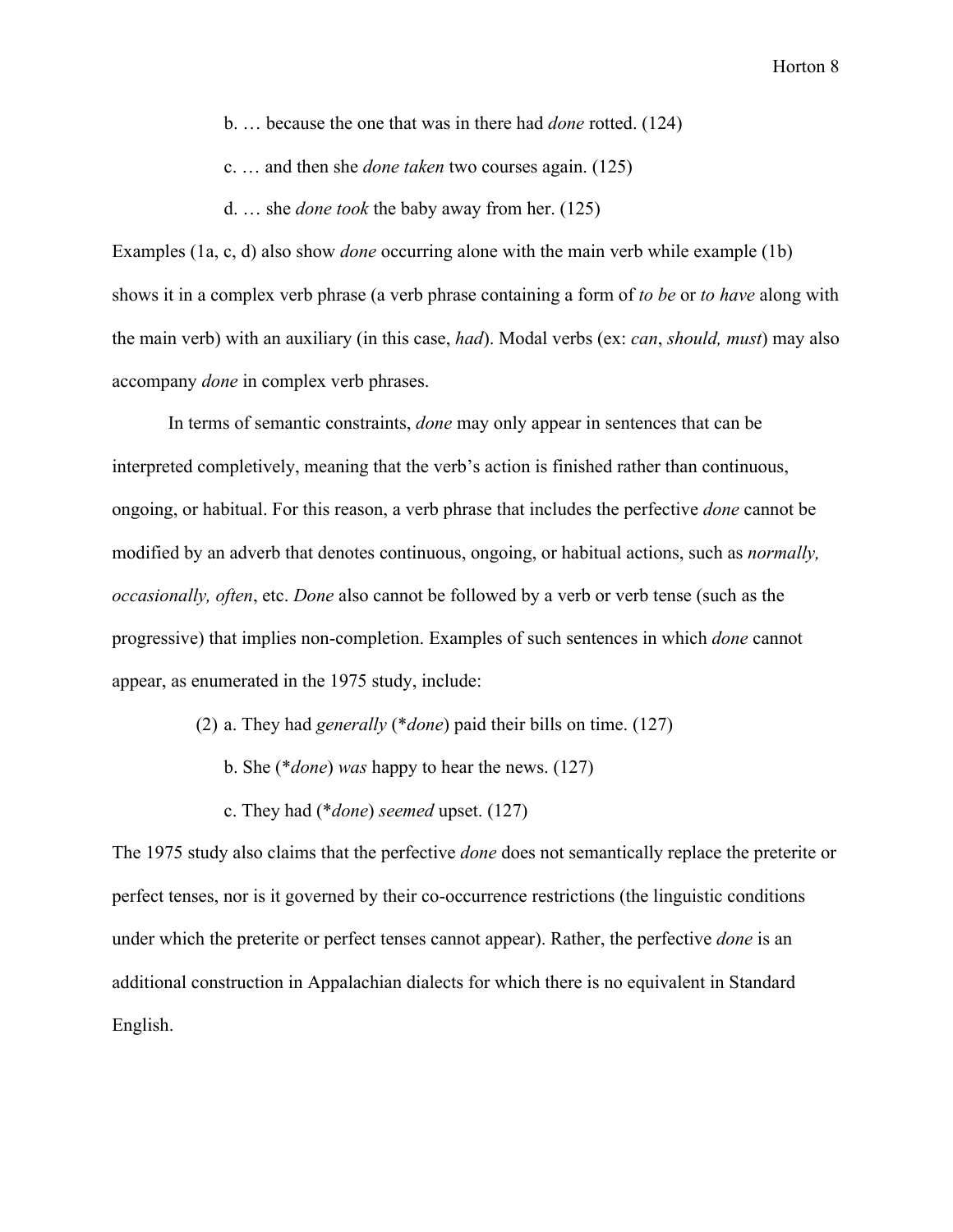# *Pragmatic function*

At the time of its description by Wolfram and Christian, one of the principal pragmatic roles of the perfective *done* was to express certainty. This idea is supported by the fact that a great number of the 1975 study's interviewees used *done* when making clear-cut assertions in clauses that are non-interrogative, non-negative, and non-embedded, as in examples (3a, b) below. *Done* also appears in assertive embedded clauses, though not as often.

- (3) a. . . . and when she come home the next day, she *done* had the fever. (1975, 331)
	- b. I reckon she's *done* sold it. (1975, 334)

Not a single one of the interviewees used the perfective *done* in questions or negative statements, which offers additional evidence that *done* often expresses certainty.<sup>1</sup>

The 1975 study also reports several occurrences of the perfective *done* in non-assertive subordinate (dependent) clauses, which indicates that expressing certainty cannot be *done*'s only pragmatic function. The perfective *done* can also be used to add emphasis, whether or not the speaker is making an assertion. However, *done* does not always serve an emphatic purpose–whether it is used emphatically or not is up to the speaker. The function of emphasis is most prominent in narrative contexts, as in example (4a), but it appears in non-narrative contexts, as well (4b):

- (4) a. She opened the oven door to put her bread in to bake it and there set the cat. Hide *done* busted off his skull and fell down and his meat just come off'n his bones. (1975, 128)
	- b. When I was a boy, if you seen a woman's knee, you had *done* seen something and now you can just see anything they've got. (1975, 128)

<sup>1</sup> Although the interviewees did not have as many opportunities to pose questions as they may outside the context of an interview, their use of negative constructions would not have changed dependent on this method of data collection.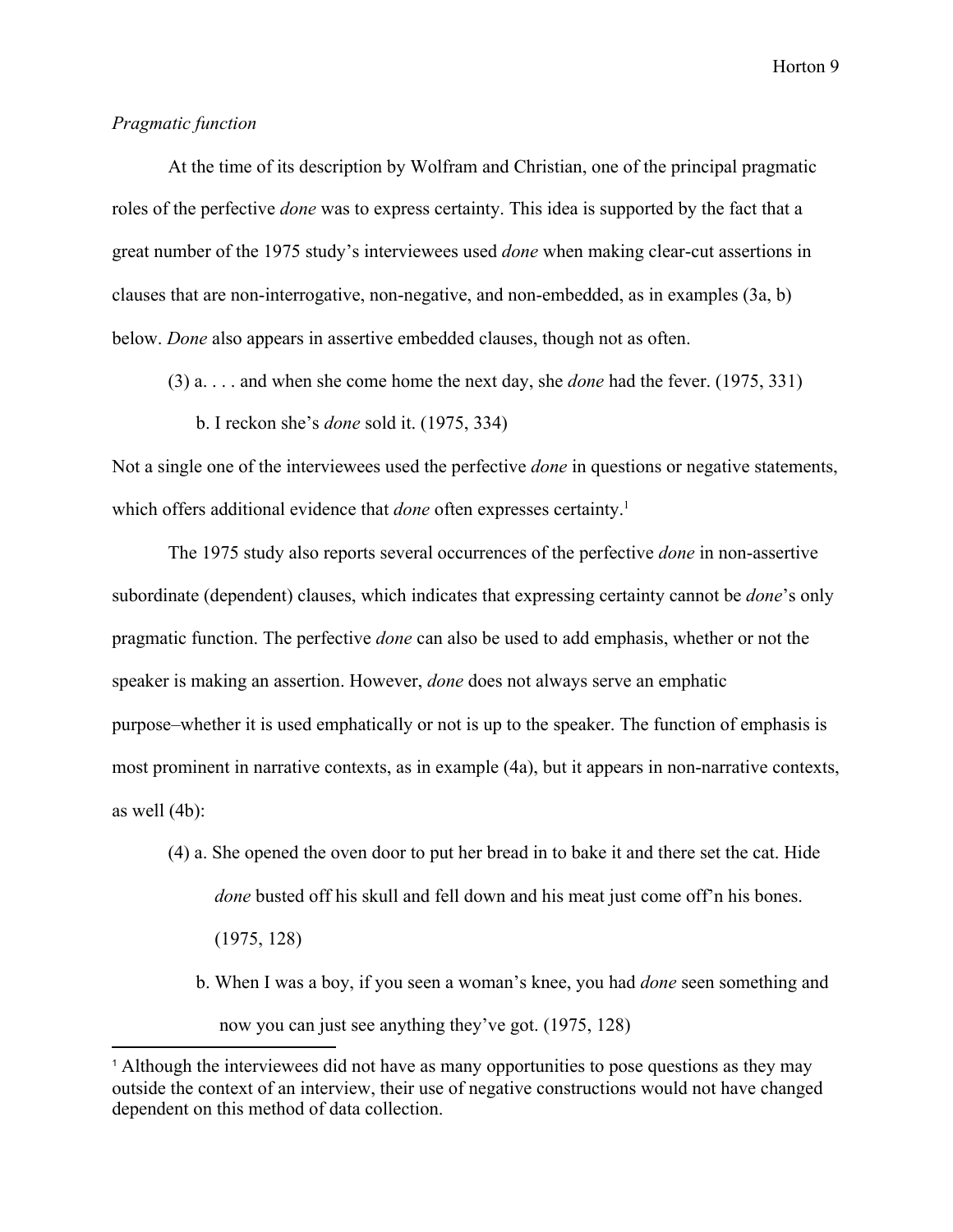It must be stated that the constraints and pragmatic functions listed here are based solely on the data from the 1975 study and may not necessarily represent how the perfective *done* is used by present day Appalachian dialect speakers.

#### **III. Frequency of occurrence of the perfective** *done* **in the speech of older generations**

In establishing an empirical basis for a statement about language change, Labov (1982) suggests that, "for the section of speech being examined all occurrences of a given variant [be] noted, and where it has been possible to define the variables as a closed set of variants, all non-occurrences in the relevant environments [be noted]" in order to tabulate frequency levels of the given variant at any one point in time (30). Regarding the variation in occurrence of the perfective *done*, it is not possible to tabulate frequency levels based on any of the studies included in the present research because it is unknown the number of instances in which *done* could have been used by speakers but was not. Further, *done* is not in direct competition with any other morphosyntactic variants.

Instead, the present analysis is based on the total number of occurrences of the form within the interviews that provide the foundational data for this study. *Table 1* is drawn from Wolfram and Christian's 1975 report and shows the number of occurrences broken down by age and sex of interviewees. Of the 52 interviewees in their analytic sample, 13 used the perfective *done*, though the ages of these 13 speakers are unclear. *Table 1* demonstrates an overall positive correlation between the frequency of the use of *done* and the speaker's age.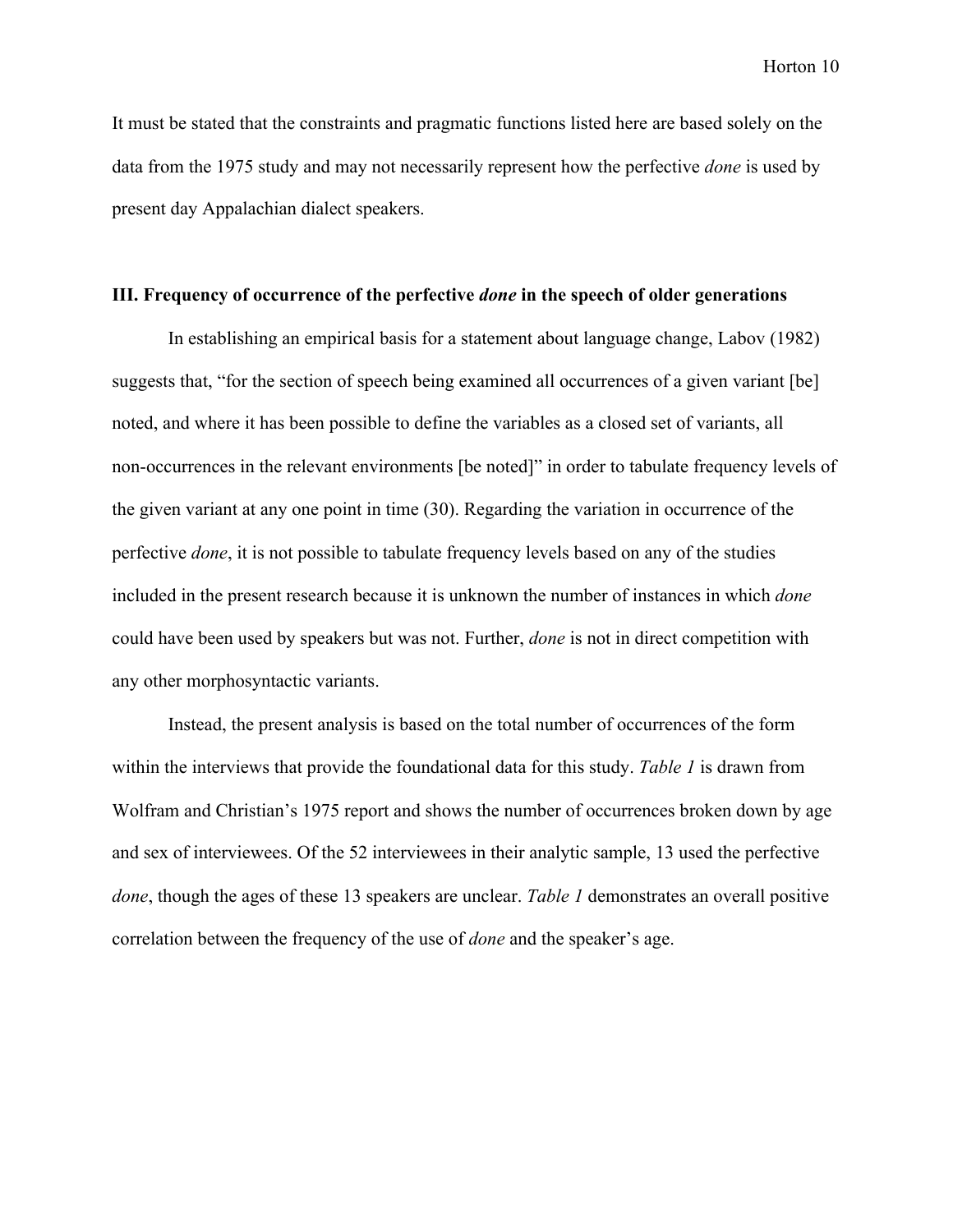#### **Table 1**

Number of occurrences of perfective *done* by sex and

age group

| Age Group Male |             | Female         | Total      |
|----------------|-------------|----------------|------------|
| $8 - 11$       | $\mathsf 3$ | $\mathfrak{Z}$ | $\epsilon$ |
| $12 - 14$      | 5           | 2              | 7          |
| $15 - 18$      | $\sqrt{4}$  | $1\,$          | 5          |
| $20 - 40$      | 5           | 9              | 14         |
| $40+$          | 26          | 7              | 33         |
| TOTAL          | 43          | 22             | 65         |

 It is important to the present research to note that Wolfram and Christian recorded this generational difference in use as early as the 1970s and suggested that the trend may be an indication that the perfective *done* is dying out in the area studied (Monroe and Mercer counties, West Virginia). This suggestion is formed on the basis of the apparent-time hypothesis, which attempts to establish patterns of language change by comparing the speech of individuals of various ages at any one point in time in the absence of data collected from the speech community over a span of years or decades. Older speakers' use of language is taken to represent older language varieties while younger speakers' use of language is taken to represent younger language varieties. Therefore, according to the apparent-time hypothesis, if older Appalachian dialect speakers use the perfective *done* more often than younger Appalachian dialect speakers, it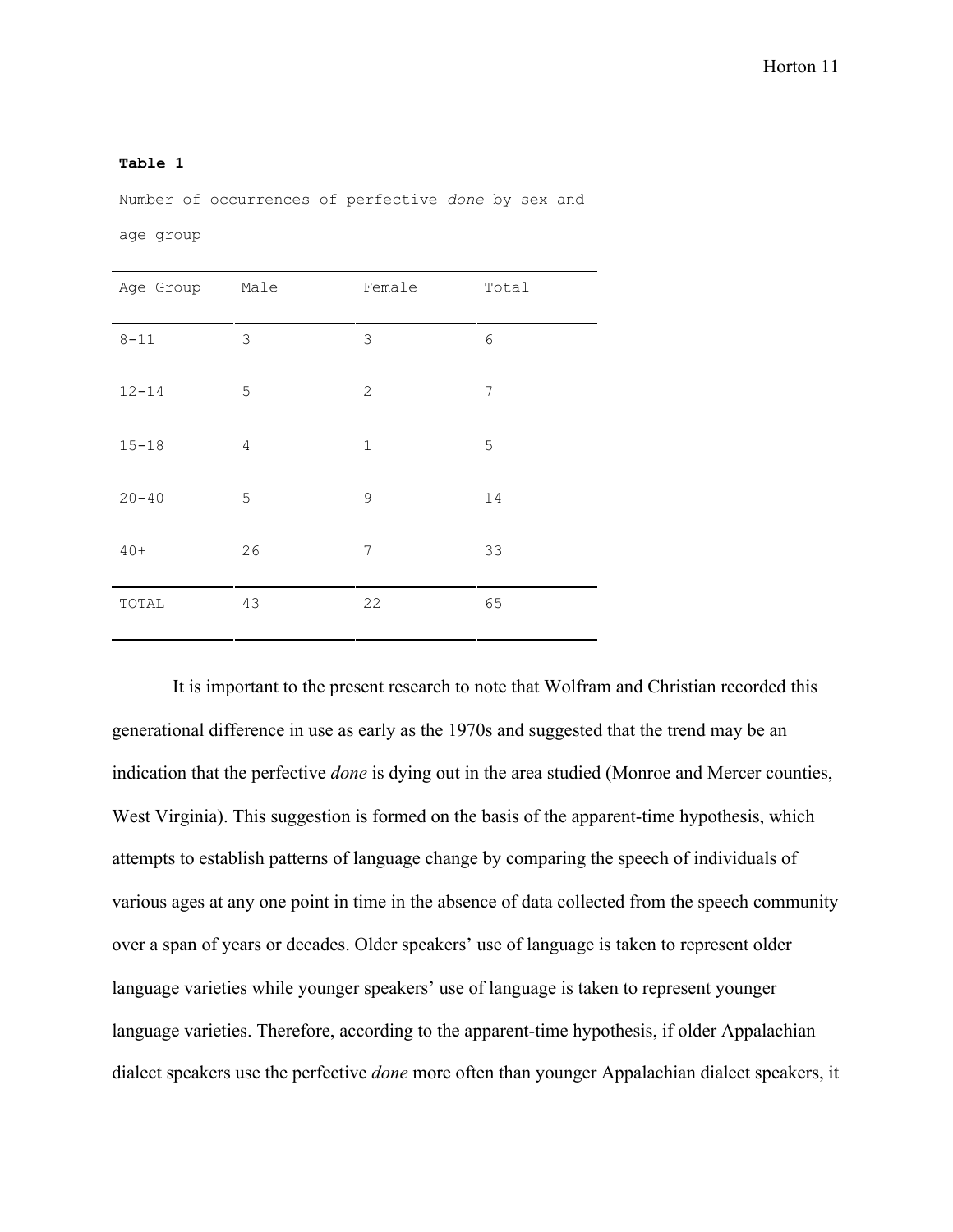can be asserted that the form is more prevalent in older varieties of the dialects than younger varieties, thus establishing the direction of a potential language change. In contrast to apparent-time studies, real-time longitudinal studies compare similar data sets from multiple points in time to observe language changes directly and often provide more reliable empirical evidence in determining if observed variation can be considered a change-in-progress. All of the studies analyzed in the present research evaluate language variation patterns based on the apparent-time hypothesis except for one real-time longitudinal study (Dannenberg 2010), which will be examined in Section IV.

The positive correlation between a speaker's age and their number of uses of the perfective *done* found in the 1975 study is not reflected in all other research on the form. In a 1988 follow-up study (also referred to as the 1988 study), Christian, Wolfram, and Dube reinterpreted data from the 1975 study and collected additional interviews in 1982 and 1983. These interviews came from residents of Mercer County, West Virginia. In all, 15 additional interviews from Mercer County were conducted "to fill out the older age groups" in the sample so that each group had roughly the same number of interviewees (1988, 5). Of these 144 interviews that comprise the full data set, 62 were included in the 1988 analytic sample–47 from the 1975 study's analytic sample and all 15 new interviews from 1982 and 1983. Unlike the 1975 study, the 1988 study does not state the number of interviewees in the analytic sample who used the perfective *done*.

The 1988 study also redistributed the age groups, noting that the categorization is somewhat arbitrary, but that it is designed to group speakers generationally and based on their broader roles within the speech community based on the framework of apparent time. The 10-15 age group represents "the post-acquisitional period of the emerging generation of speakers," the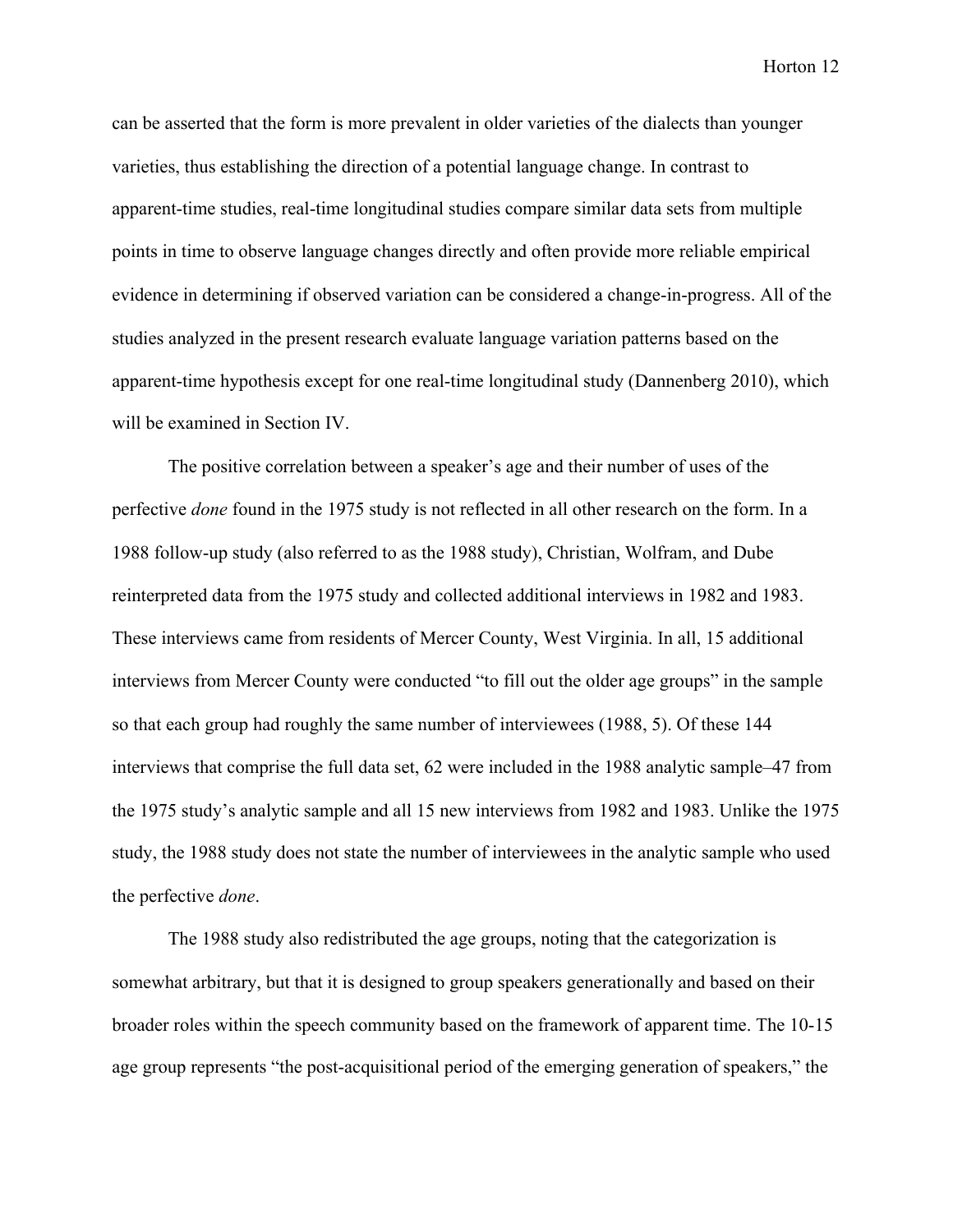16-30 age group represents "those speakers who are establishing their roles within the community," the 31-50 age group "has already settled into its role with respect to language usage," and the 51-70 and 70+ age groups represent older generations with their own established roles in the speech community (5). All age groups include 10-12 speakers with the exception of the 10-15 age group, which includes 19 speakers.

*Table 2* presents the 1988 study's results, adapted from the table as it appears in *Variation and Change in Geographically Isolated Communities: Appalachian English and Ozark English* (49).

#### **Table 2**

Number of instances of perfective *done* in Appalachian English by age and sex

| Age Group | Male           | Female       | Total   |
|-----------|----------------|--------------|---------|
| $10 - 15$ | 10             | 5            | 15      |
| $16 - 30$ | 5              | 10           | 15      |
| $31 - 50$ | $10$           | $\mathbf{2}$ | 12      |
| $51 - 70$ | 16             | $\mathbf{2}$ | 18      |
| $70+$     | $\overline{4}$ | 4            | $\,8\,$ |
| TOTAL     | 45             | 23           | 68      |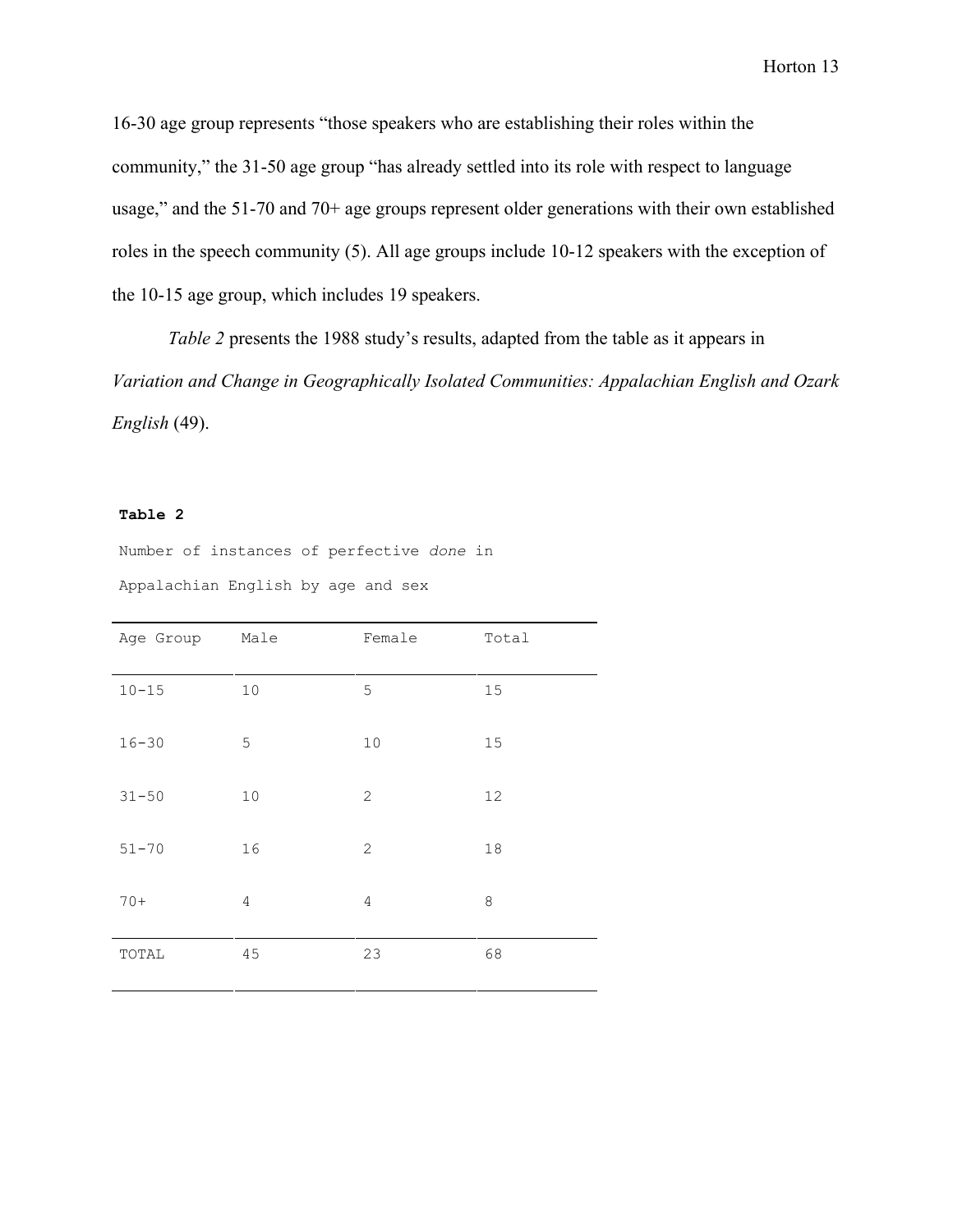The 1988 data shows that males had a greater tendency to use *done* than females and that age has little bearing on speakers' use of the form, but the results of this study can be called into question for several reasons. First, the 15 additional interviews that were automatically incorporated in the analytic sample were not subjected to the same selection criteria as the 47 original interviews. Additionally, the disproportionate number of speakers in the 10-15 age group could have inflated the number of occurrences of the perfective *done* recorded in the speech of this age group, which would have interfered with the study's ability to determine whether younger speakers use the form less frequently than their older counterparts. These factors aside, the collection of the additional interviews took place between seven and nine years after those reported in the 1975 study. Because the additional interview data from 1982 and 1983 was combined with the data from 1975, the 1988 study cannot adhere to either an apparent-time or real-time framework, though it claims to examine language variation and change based on the apparent-time hypothesis. For this reason, its contributions are limited in determining whether the observed variation in use of the perfective *done* can be considered a language change-in-progress.

In the interpretation of this data, Christian, Wolfram, and Dube assert that age is not a motivating factor in speakers' use of the perfective *done* and that the sex of the speaker plays a greater role. Ultimately, the 1988 study reaches the same conclusion as the 1975 study–that *done* may be falling out of use–but it does so on the basis of sex differences rather than age differences, "since changes toward the standard (eliminating stigmatized features) typically are more advanced among females" (1988, 50). The 1975 and 1988 data sets show that the male/female split in the use of *done* is roughly the same between studies. Therefore, both studies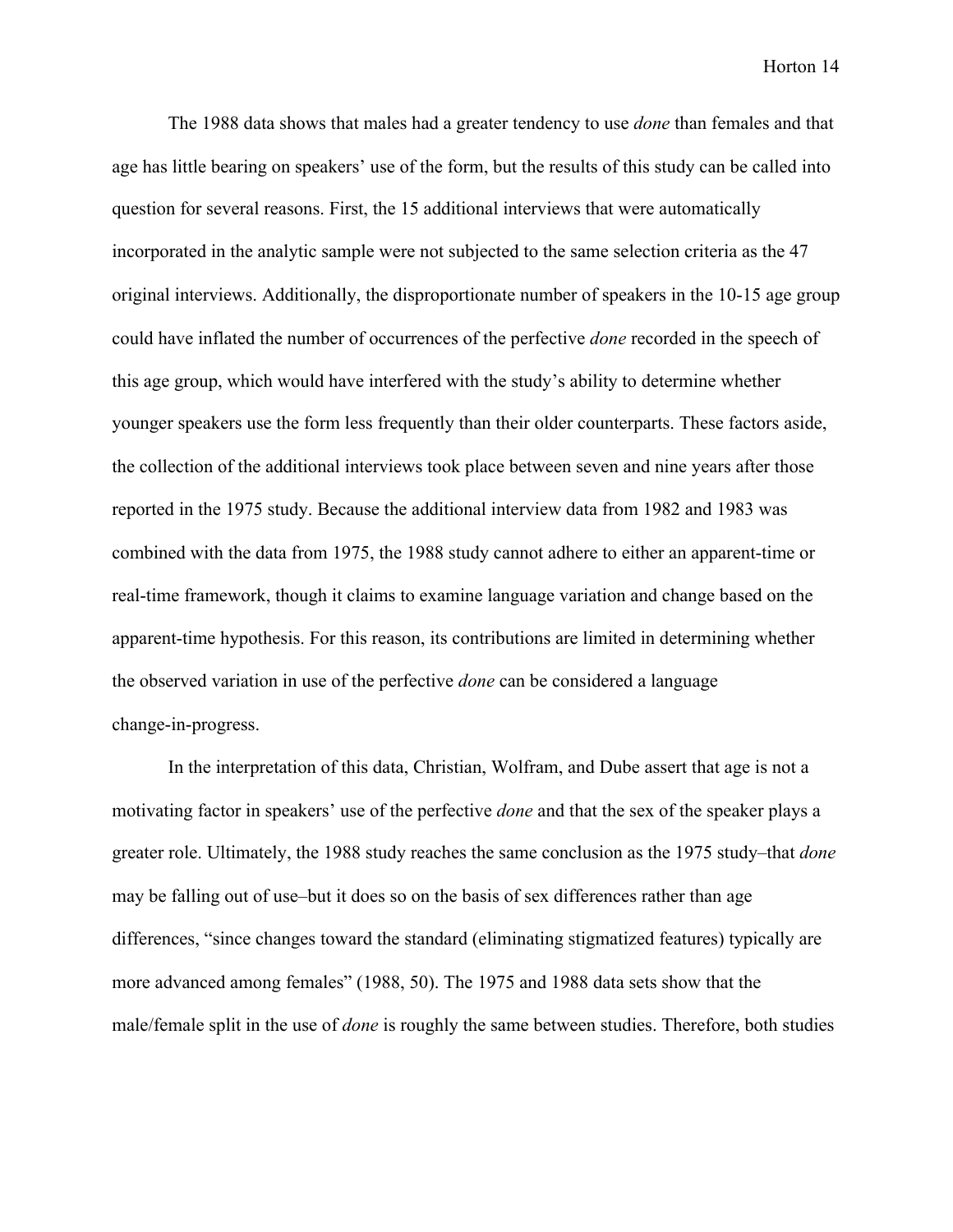can generally support the idea that *done* is dying out as a dialect feature based on these sex differences, but only the 1975 study offers evidence based on speakers' age.

A thorough search of existing literature yielded only one other semi-quantitative record of occurrences of the perfective *done* in speakers of previous generations. The West Virginia Corpus of English in Appalachia (WVCEA), compiled by the West Virginia Dialect Project, includes interviews of 67 speakers. Analysis of WVCEA data by Hazen, Butcher, and King (2010) shows that only four speakers within the corpus used the perfective *done* in their interviews: two speakers born before 1918, one speaker born between 1922 and 1947, and one speaker born between 1950 and 1979. None of the speakers born after 1980 used the perfective *done*. The study does not indicate the sex, socioeconomic status, educational attainment, or race of these interviewees nor the number of times each interviewee used *done*. Its claim that the grammatical form is falling out of use is based solely on the observed generational differences.

Viewed together, these three studies indicate that the use of the perfective *done* is generally declining in Appalachian dialects and has been since the late twentieth century. However, they do not definitively indicate whether the observed decline is statistically significant or regular enough to be considered a change-in-progress. Nevertheless, they offer points of comparison against which later studies can evaluate the likelihood of a language change-in-progress based on this decline in use of *done*.

#### **IV. Frequency of occurrence of the perfective** *done* **in the speech of younger generations**

Following the 1975 and 1988 studies, few researchers have examined how younger speakers, especially those born in or after the 1990s, use the perfective *done*. Dannenberg's 2010 study (also referred to here as the 2010 study) is the only real-time longitudinal study that builds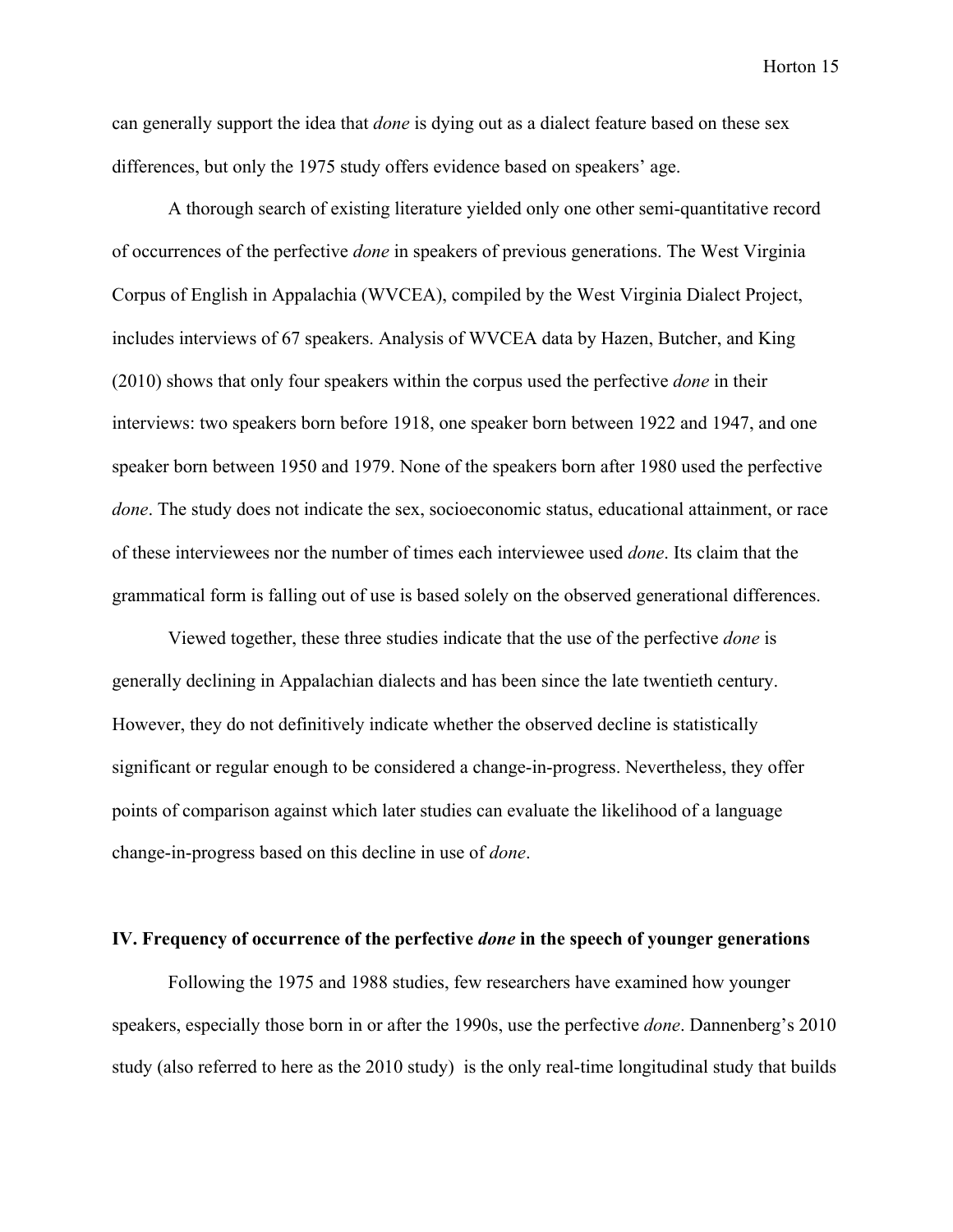on the data collected by Wolfram and Christian in 1975. In 2000, Dannenberg returned to Mercer and Monroe counties of West Virginia to interview life-long residents and collected 80 additional interviews from European American speakers<sup>2</sup>. The analytic sample used in the 2010 study consists of eight interviews from the 1975 study and ten of the interviews from Dannenberg's 2000 data set. The 2010 sample was restricted to this size because Dannenberg selected interviewees from the same cities, towns, and communities for comparison and controlled for the length of interview as well as the educational attainment and socioeconomic statuses of the interviewees. The 1975 data set includes speakers from ages 11-50 and the 2000 data set includes speakers from ages 11-51+.

One noteworthy difference in methodology between these two studies is the manner in which interviews were conducted, specifically with regard to the relationship between interviewer and interviewee. Wolfram and Christian's (1975) six interviewers were locals of Monroe and Mercer Counties, non-linguists who received training prior to conducting the interviews. They were personally acquainted with their subjects and "utilized their indigenous status through their previous knowledge of interests of the informant" to elicit as much informal speech as possible (1975, 14). Informal speech is crucial in the study of nonstandard dialects because it encourages speakers' use of nonstandard variants that may otherwise be obscured if the speaker used a formal register. Dannenberg's (2010) interviewers were all students who were also inexperienced at interviewing prior to the study. However, the majority of these interviewers were not residents of Monroe and Mercer Counties and were not acquainted with their subjects. As a result, the speech they elicited was not as informal in nature. Dannenberg maintains that the

<sup>&</sup>lt;sup>2</sup> Wolfram and Christian (1975) do not specify the racial demographics of their interviewees, but given the nature of the distinctions drawn between Black English and Appalachian English varieties in the report's introduction, it is likely that very few, if any, African American subjects were included in the study.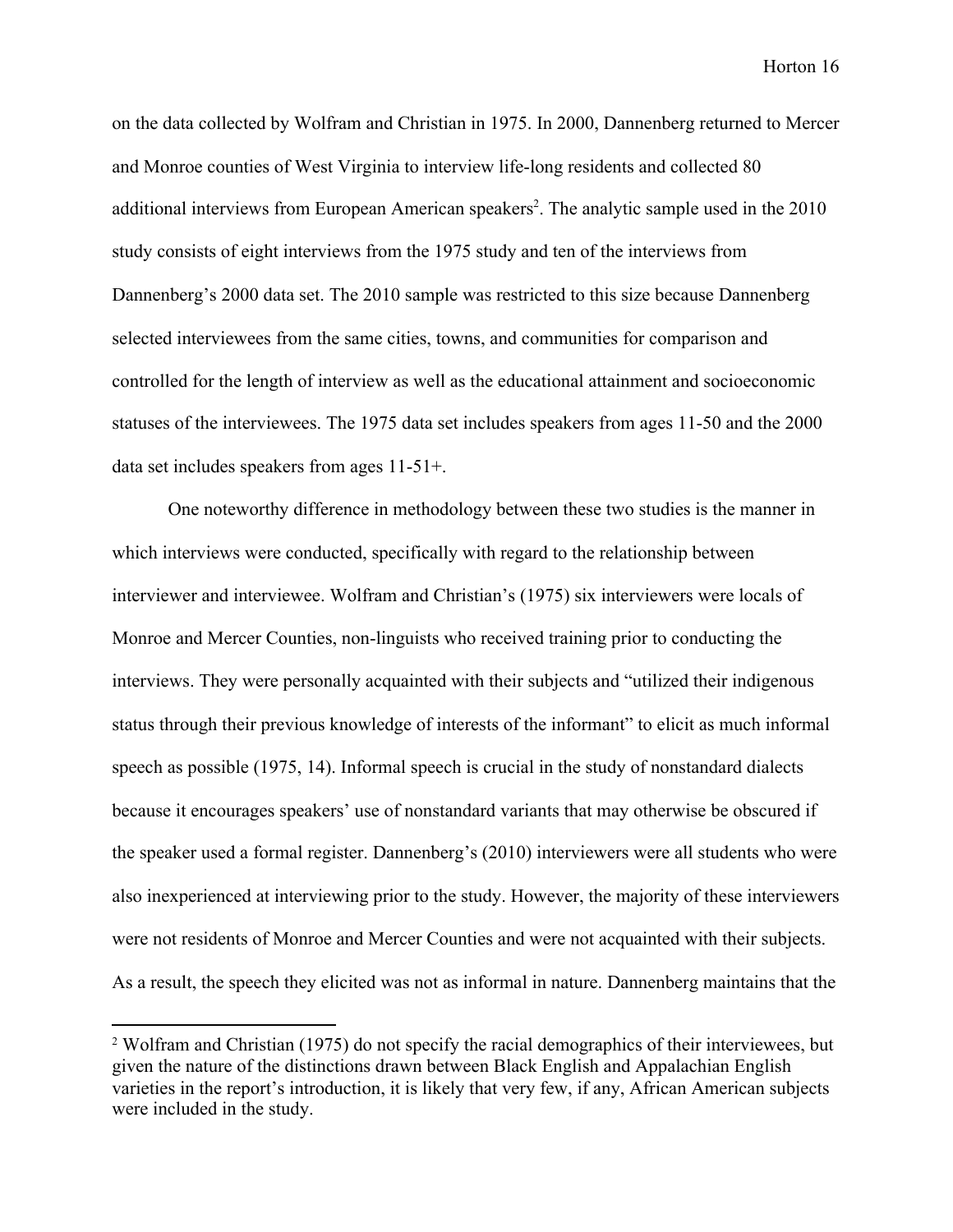comparative lack of familiarity between interviewers and interviewees did not impact interviewees' use of nonstandard language features, though she does not offer sufficient justification for this claim.

The 2010 study's treatment of the perfective *done* is cursory but relevant because of its status as the only longitudinal study regarding this grammatical form in Appalachian dialects. Its analysis is focused on fronted /o/, monophthong /ay/, *a*-prefixing, and copula deletion, but Dannenberg concludes that many nonstandard dialect features appear to be fading, among them [ɪz] plural following consonant clusters, *r*-lessness and *r* intrusion, [ɚ] for [ow], and *H*-retention. The perfective *done* is not included as a feature that is declining in use, which I argue is due to a misrepresentation of data regarding this grammatical form.

Based on the table listed on (9), the 2010 study indicates that the perfective *done* was "widely used" in the data from the 1975 study, which is problematic because it has already been established that only 13 out of 52 of interviewees in the 1975 analytic sample used *done* in their interviews. If the data in Dannenberg's analytic sample was the basis for the claim that *done* was widely used in Monroe and Mercer counties in the 1970s, it does not reflect the broader pattern that was established in Wolfram and Christian's full analytic sample. Conversely, if Dannenberg's analytic sample were consistent with this broader pattern–if two of eight of her 1970s interviewees used the perfective *done*–can it be reasonably asserted that the feature is "widely used" in the area? Dannenberg does not specify the meaning of this term in the context of the study.

The table listed on (9) also claims that the perfective *done* is still in wide use based on the data collected in 2000, but this claim is of limited value because of the uncertain metrics of Dannenberg's evaluation. No quantitative or qualitative analysis regarding *done*'s frequency of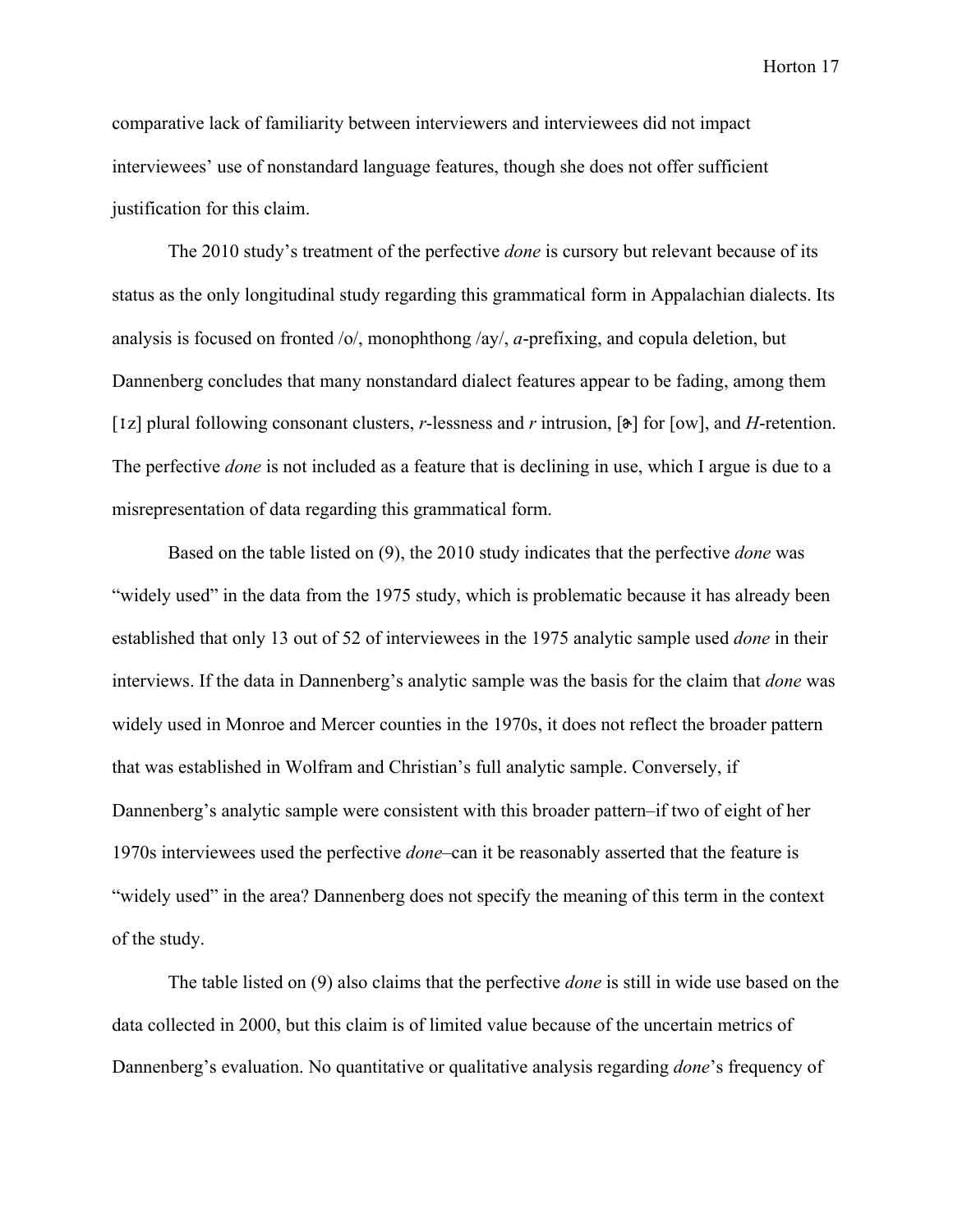occurrence in this data set is offered–the study does not detail which speakers used *done* or how many times it was used by those speakers. Therefore, although this longitudinal study is the only study that adds a real-time element to research that was previously bound to an apparent-time framework, it does not offer compelling evidence in determining whether the perfective *done* is dying out in Appalachian dialects, much less whether the decrease in usage frequency can be considered a change-in-progress.

However, the findings of several other apparent-time studies, when compared to the findings of the 1975 and 1988 studies, provide a degree of empirical support for the claim that long-term variation in the use of the perfective *done* could indeed be indicative of a language change-in-progress. In Kirk Hazen's 2006 study, "The Final Days of Appalachian Heritage Language,*"* associates of the West Virginia Dialect Project conducted 67 sociolinguistic interviews, 21 of which were selected for the analytic sample. The selection criteria for the analytic sample are not detailed, but Hazen states that these 21 interviews were chosen "in order to illustrate the diversity of language found with Appalachian natives" (2006, 130). The study does not specify the level of informality achieved in the interviews or the familiarity between interviewers and interviewees.

All speakers who participated in this study were Appalachian natives and life-long residents of south-central Appalachia, and many were from West Virginia. Interviewees' ages range from 15 to 90+. Additionally, Hazen's subject pool includes both European American and African American speakers, whereas the previous research that does specify the racial demographics of interviewees only included European Americans.

In contrast with the previously analyzed studies, eleven of the speakers in Hazen's analytic sample had received some college education, and four speakers had completed Masters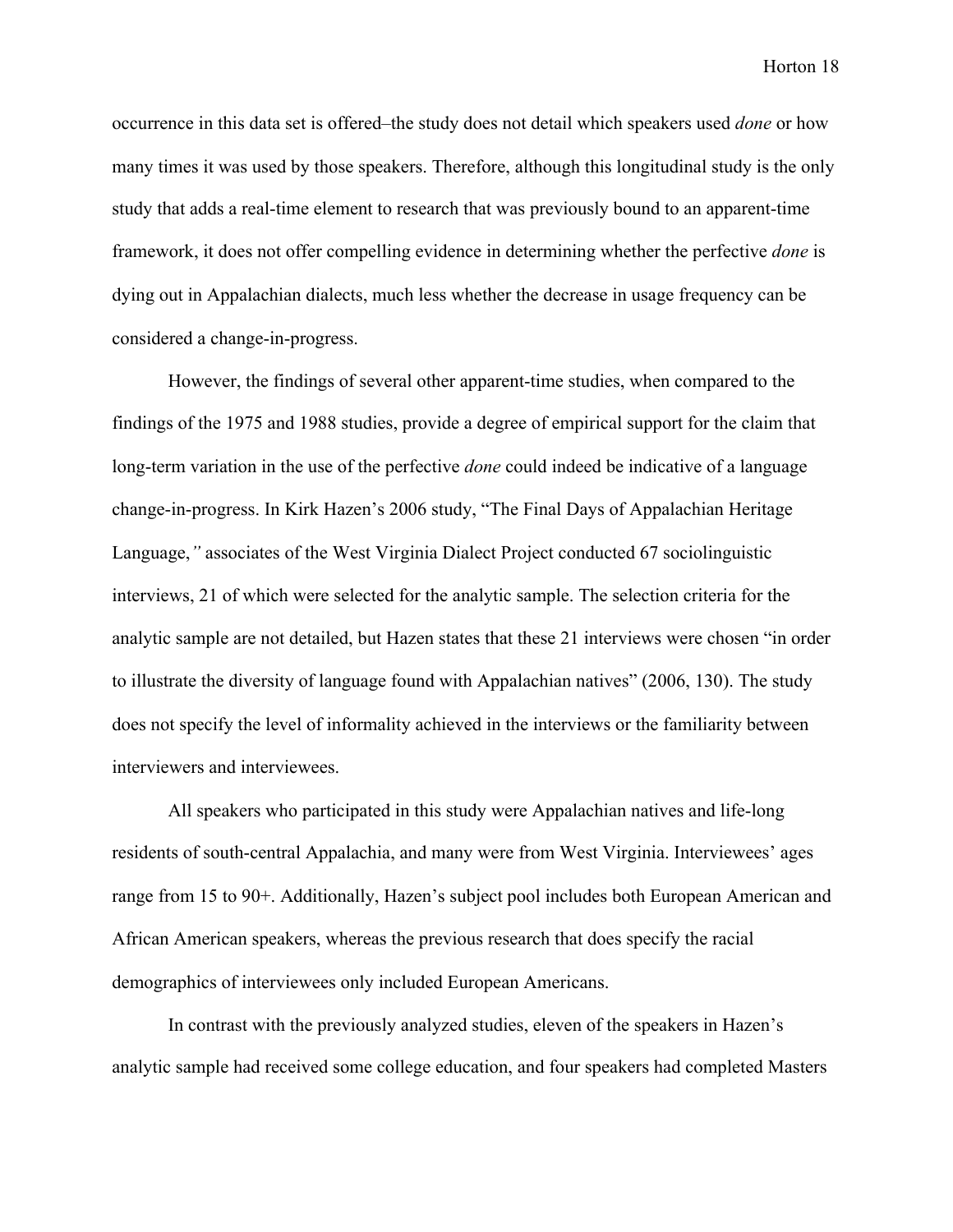degrees. As formerly indicated, the interviewees prioritized in the 1975, 1988, and 2010 studies were selected for their low levels of educational attainment in part because it was believed that the "purest" use of non-standard dialects would come from subjects whose speech had not been standardized by post-secondary education. However, Hazen argues that "though the ability to style shift may be tested in a college setting, there is no evidence that education alone eradicates home-raised language variation patterns" (2006, 130). In other words, college-educated speakers' use of Appalachian dialect, though it may be less frequent than their use of Standard English in some settings, is still demonstrative of the variation taking place within the dialect. Further, since the number of Appalachians over the age of 25 who hold a bachelor's degree or higher has more than tripled from 7.4% in 1970 to 24.2% in 2018 (Appalachian Regional Commission 2020), entirely excluding these subjects from study could make such research less reflective of dialect variation and changes-in-progress within the entire population. For this reason, Hazen's study is perhaps the most authoritative of recent literature in establishing larger patterns of language variation in Appalachian dialects in the context of the present research.

Hazen (2006) found that not a single interviewee in his analytic sample used the perfective *done*, which offers a degree of empirical support for the claim that this long-term variation can be considered a language change-in-progress when compared with the general trends established in the 1975 and 1988 studies. Viewed together, these three studies indicate that the decline in use of *done* is stable and that there are regular differences in usage frequency across ages, though their combined findings cannot determine whether these differences are statistically significant in the wider population of Appalachian dialect speakers.

It must also be noted that the fact that none of the older speakers in Hazen's 2006 sample used *done* does not necessarily indicate that Hazen's results are inconsistent with the findings of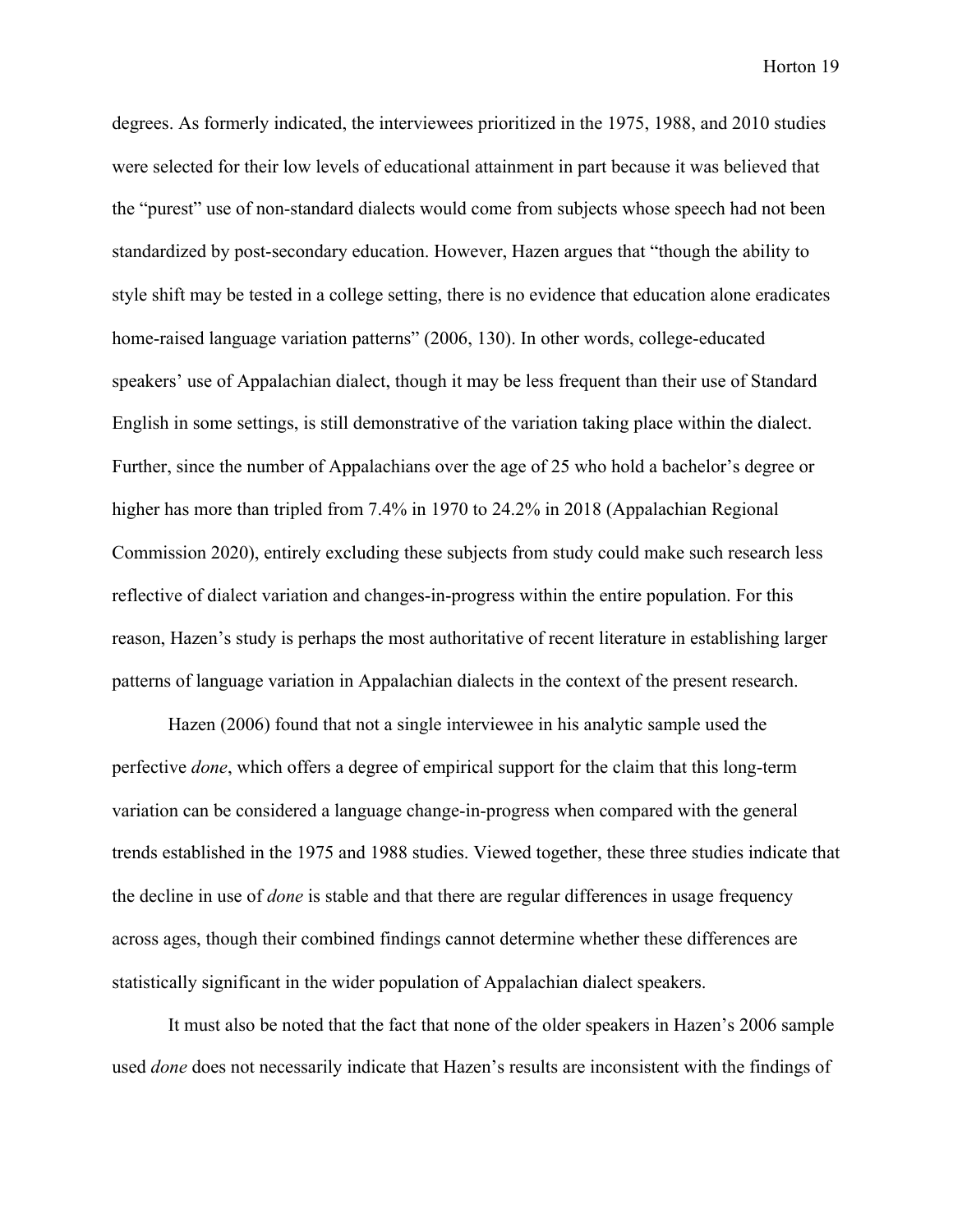the 1975 and 1988 studies. Since only a quarter of the 1975 interviewees used the perfective *done*, it is not alarming that none of Hazen's older interviewees (50+) used it, especially since they would have been placed in Wolfram and Christian's younger age groupings, which used *done* less frequently than their older counterparts.

Overall, Hazen's inclusion of African American and college-educated subjects, as well as subjects of higher socioeconomic status, offers a more accurate picture of how Appalachian dialects are used today by the area's whole population rather than a smaller subsection of it (European Americans of low socioeconomic status and educational attainment). Based on the methodologies of Wolfram and Christian (1975), Christian, Wolfram, and Dube (1988), and Dannenberg (2010), it is likely that they expected college-educated speakers or speakers of higher socioeconomic status to use the perfective *done* less often in the interviews, which may hold true if style shifting impacted these speakers' use of nonstandard dialect. However, even if a number of these speakers were present in the studies, and did use *done* less often or not at all, it remains the case that a portion of the total number of interviewees would have used it. This portion may be smaller in relation to the whole of the analytic sample than Wolfram's established 25%, for example, but considering that 0% of Hazen's interviewees used the grammatical form, the differences in number of people who used the perfective *done*, and the total number of occurrences, would almost certainly have declined, if not as significantly. As previously mentioned, neither the 1988 study nor the 2010 study provides the number of speakers from their analytic samples who used *done*, and of these two, only the 1988 study provides the number of occurrences, so their results are not applicable in this aspect.

The final quantitative record of the frequency of use of the perfective *done* yet to be examined is found in Hazen and Hamilton's 2008 research "A Dialect Turned Inside Out: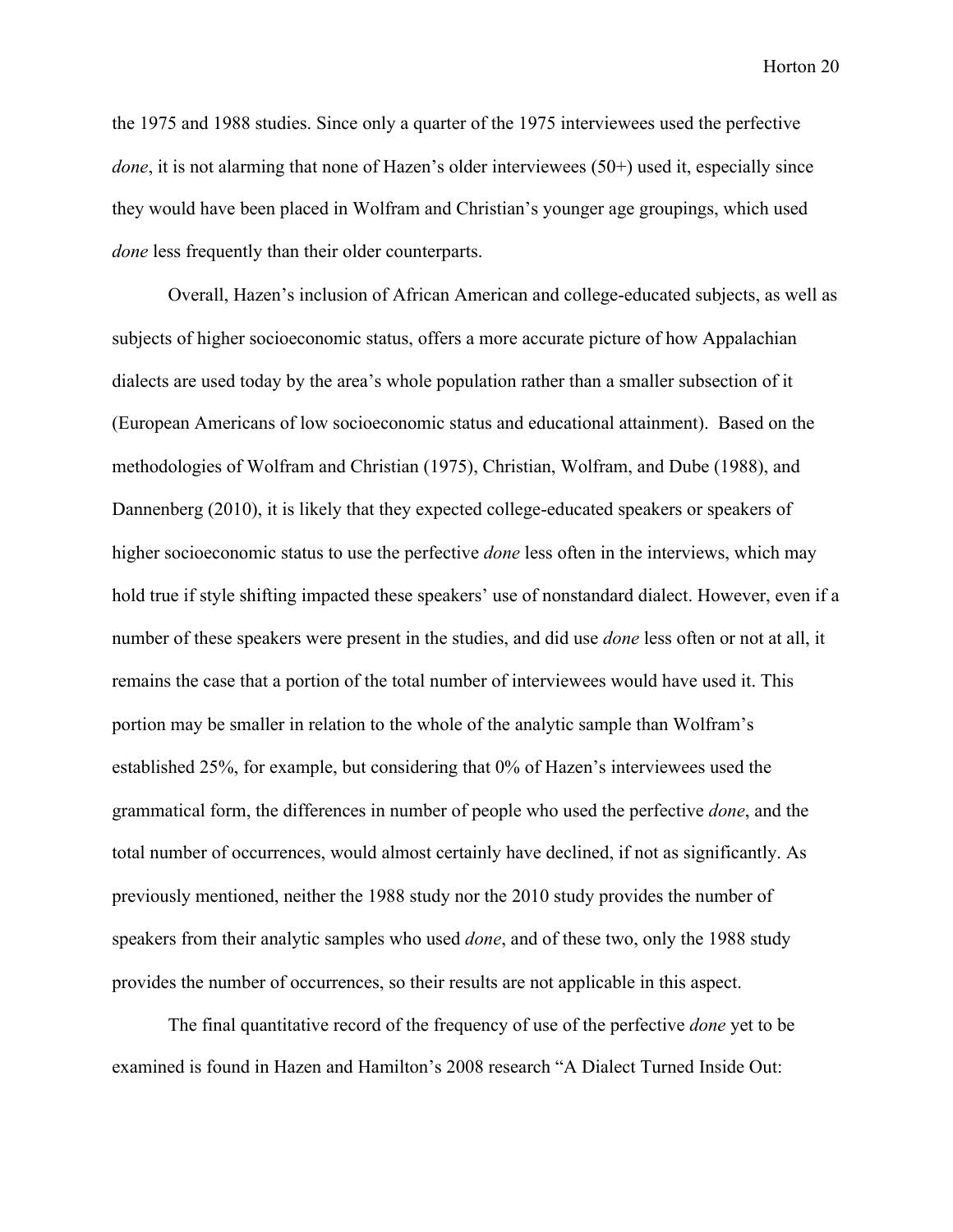Migration and the Appalachian Diaspora," which examines the relationship between migration and language variation patterns within a single nine-member Appalachian family of low socioeconomic status from southern West Virginia. Consequently, the study does not primarily concern itself with determining variation patterns that apply to the wider Appalachian population. Nevertheless, Hazen and Hamilton found that several morphosyntactic dialect features, including the perfective *done*, were absent in the speech of all subjects (male and female, migrants and non-migrants, college-educated and not college-educated, whose ages range from 34-80). Though limited in its contributions to the present research, Hazen and Hamilton's study could indicate that the variation in use of the perfective *done* is stable when compared with the findings of Wolfram and Christian (1975), and Christian, Wolfram, and Dube (1988), and Hazen (2006).

#### **V. Conclusion**

Having reviewed all available literature from the past fifty years that provides a quantitative account of the frequency of use of the perfective *done* among Appalachian dialect speakers, the present research concludes that the long-term variation seen in the decreased frequency of use of the perfective *done* is stable and that there are regular differences in frequency of use across ages, but that existing scholarship is insufficient in determining whether these differences are statistically significant enough to indicate a language change-in-progress in Appalachian dialects on the whole. However, the stable and regular decrease in use of *done* provides a degree of evidence that a language change could be occurring in West Virginian varieties. Re-evaluation of all interview data collected in Dannenberg's 2010 longitudinal study may be the most readily available means to clarify the nature of this variation. Further research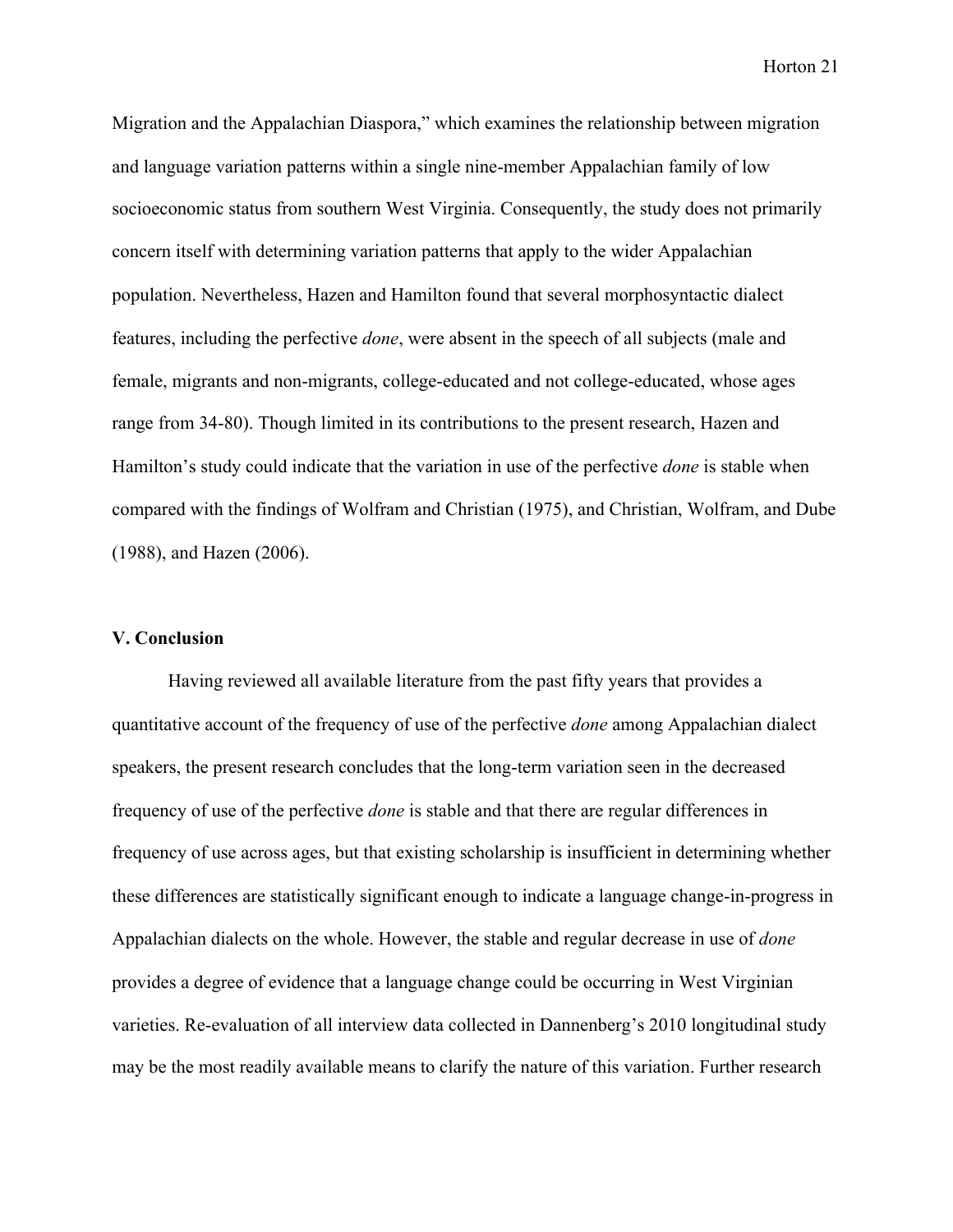could also address why the perfective *done* is falling out of use faster than other morphosyntactic variables found in Appalachian dialects and whether the established variation in the use of the perfective *done* in Appalachian dialects is reflected in other dialect families (Southern English and Black English) in which the grammatical form appears. Additionally, current research on the grammatical form by and large neglects to consider the intersections of Black English dialects and Appalachian dialects or account for these intersections in its examinations of language variation and change in Appalachia, which must be remedied in future studies.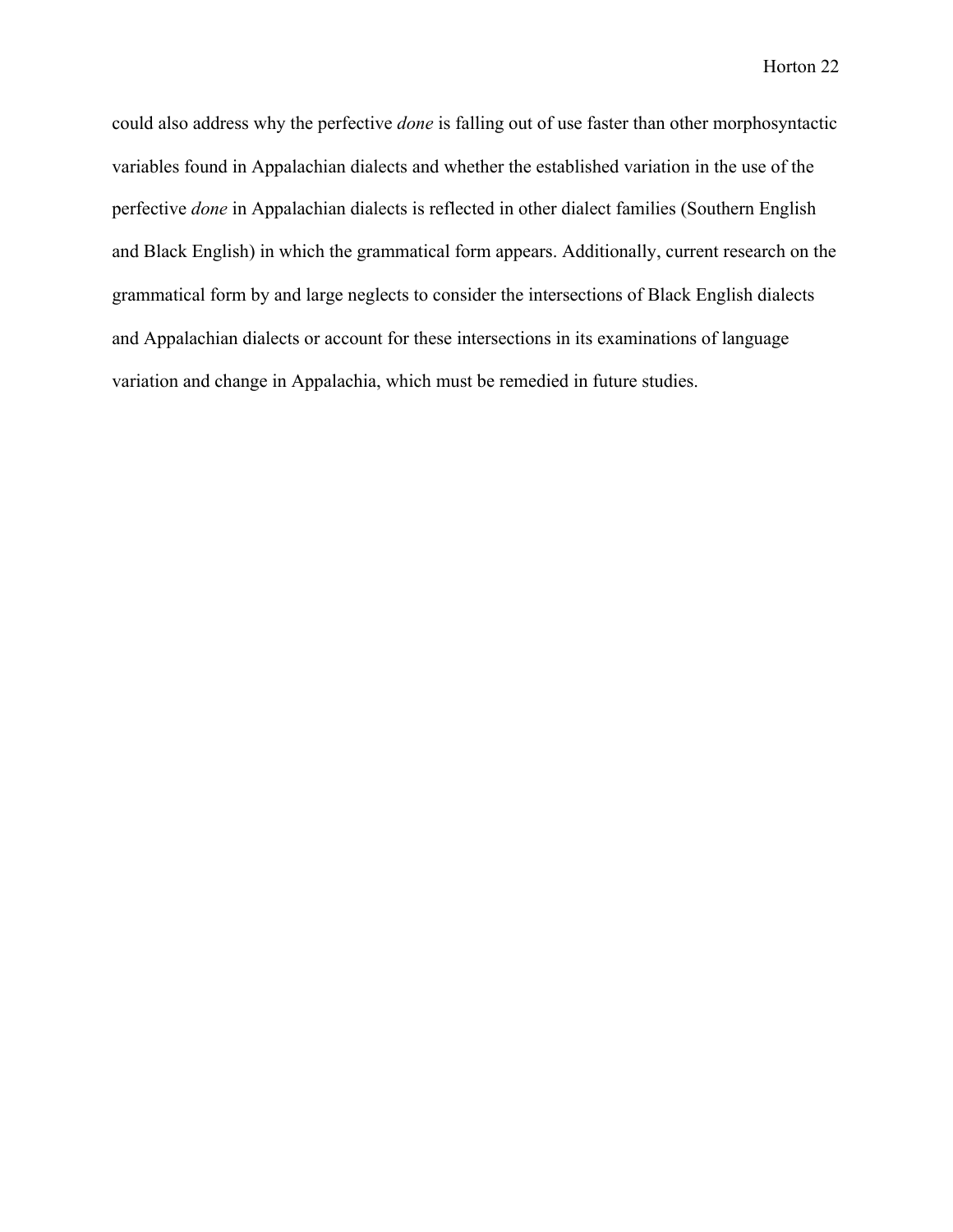#### **REFERENCES**

- Anderson, Bridget L., Jennifer Cramer, Bethany K. Dumas, Beverly Olson Flanigan, and Michael Montgomery. 2014. "Needed Research on the Englishes of Appalachia." In *Southern Journal of Linguistics*, 38:1–30. Southeastern Conference on Linguistics. [http://electra.lmu.edu:2048/login?url=https://search.ebscohost.com/login.aspx?direct=](http://electra.lmu.edu:2048/login?url=https://search.ebscohost.com/login.aspx?direct=true) [true](http://electra.lmu.edu:2048/login?url=https://search.ebscohost.com/login.aspx?direct=true)[&db=ufh&AN=99823189&site=eds-live&scope=site](http://electra.lmu.edu:2048/login?url=https://search.ebscohost.com/login.aspx?direct=true&db=ufh&AN=99823189&site=eds-live&scope=site).
- Appalachian Regional Commission. 2020. "About the Appalachian Region." Accessed December 15, 2020,<https://www.arc.gov/about-the-appalachian-region/>.
- Childs, Becky, and Christine Mallinson. 2004. "African American English in Appalachia: Dialect Accommodation and Substrate Influence." In *English World-Wide* 25 (1): 27–50.
- Christian, Donna. 1975. "Non-Participle 'Done' and Non-Productive Classification." Paper presented at the Fourth Annual Colloquium on New Ways of Analyzing Variation in English. ERIC. [http://electra.lmu.edu:2048/login?url=https://search.ebscohost.com/login.](http://electra.lmu.edu:2048/login?url=https://search.ebscohost.com/login.aspx) [aspx](http://electra.lmu.edu:2048/login?url=https://search.ebscohost.com/login.aspx)[?direct=true&db=eric&AN=ED116499&site=eds-live&scope=site.](http://electra.lmu.edu:2048/login?url=https://search.ebscohost.com/login.aspx?direct=true&db=eric&AN=ED116499&site=eds-live&scope=site)
- Christian, Donna, Walt Wolfram, and Nanjo Dube. 1988. *Variation and Change in Geographically Isolated Communities: Appalachian English and Ozark English*. Publication of the American Dialect Society. Tuscaloosa, AL: University of Alabama Press[.](https://files.eric.ed.gov/fulltext/ED246682.pdf)
- Cramer, Jennifer. 2020. "Identity and Representation in Appalachia: Perceptions in and of Appalachia, Its People, and Its Languages." In *Appalachian Englishes in the Twenty-First Century*, edited by Kirk Hazen, 69–83. Morgantown, WV: West Virginia University Press.
- Dannenberg, Clare J. 2001. "Doing Real Time: Chronicling Language Change in Appalachia." ERIC. [http://electra.lmu.edu:2048/login?url=https://search.ebscohost.com/login.aspx?](http://electra.lmu.edu:2048/login?url=https://search.ebscohost.com/login.aspx?direct=true&db=eric&AN=ED468878&site=eds-live&scope=site) [direct=true&db=eric&AN=ED468878&site=eds-live&scope=site](http://electra.lmu.edu:2048/login?url=https://search.ebscohost.com/login.aspx?direct=true&db=eric&AN=ED468878&site=eds-live&scope=site).
- Dannenberg, Clare J. 2010. "Regional Identity: A Real Time, Longitudinal Study of Appalachian English in Mercer and Monroe Counties, West Virginia." In *Southern Journal of Linguistics* 34 (1): 1–20.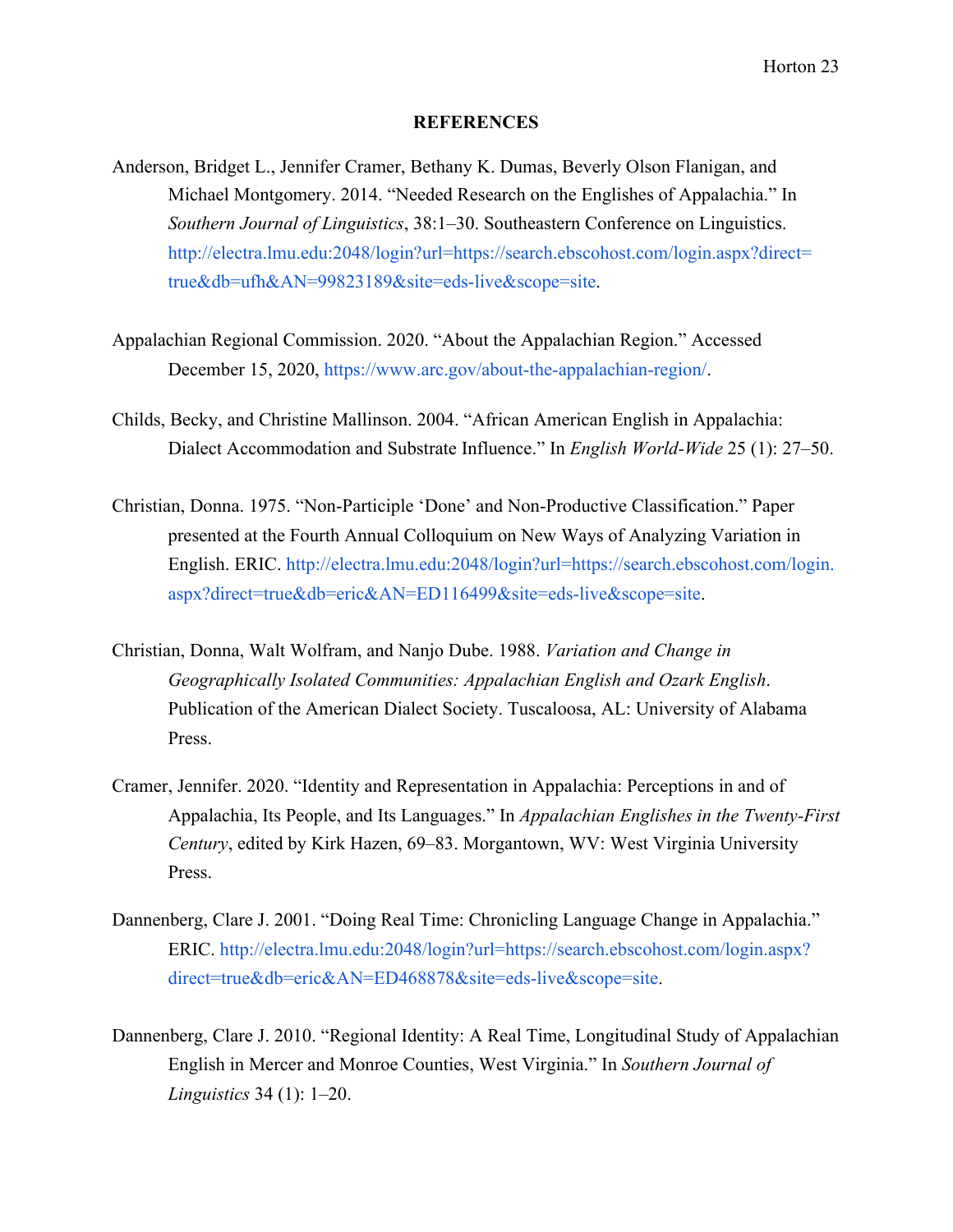- Delia, Jesse G. 1972. "Dialects and the Effects of Stereotypes on Interpersonal Attraction and Cognitive Processes in Impression Formation." In *Quarterly Journal of Speech* 58 (3): 285.
- *Dictionary of American Regional English: Vol. 6, Contrastive Maps, Index of Entry Labels, Questionnaire, and Fieldwork Data*. 2013, ed. by Joan Houston Hall, Luanne von Schneidemesser. Belknap Press of Harvard UP, Cambridge, MA; London. [http://electra.lmu.edu:2048/login?url=https://www-proquest-com.electra.lmu.edu/](http://electra.lmu.edu:2048/login?url=https://www-proquest-com.electra.lmu.edu/undefined/dictionary-american-regional-english-vol-6/docview/2152519860/se-2?accountid=7418) [undefined/dictionary-american-regional-english-vol-6/docview/2152519860/se-2?accoun](http://electra.lmu.edu:2048/login?url=https://www-proquest-com.electra.lmu.edu/undefined/dictionary-american-regional-english-vol-6/docview/2152519860/se-2?accountid=7418) [tid=7418.](http://electra.lmu.edu:2048/login?url=https://www-proquest-com.electra.lmu.edu/undefined/dictionary-american-regional-english-vol-6/docview/2152519860/se-2?accountid=7418)
- Dunstan, Stephany Brett. 2013. "The Influence of Speaking a Dialect of Appalachian English on the College Experience." *ProQuest LLC*. 1697494266; ED556085. ERIC. [http://electra.](http://electra.lmu.edu:2048/login?url=https://www.proquest.com/docview/1697494266?accountid=7418) [lmu.edu:2048/login?url=](http://electra.lmu.edu:2048/login?url=https://www.proquest.com/docview/1697494266?accountid=7418)<https://www.proquest.com/docview/1697494266?account>[id=](http://electra.lmu.edu:2048/login?url=https://www.proquest.com/docview/1697494266?accountid=7418) [7418](http://electra.lmu.edu:2048/login?url=https://www.proquest.com/docview/1697494266?accountid=7418).
- Eisikovits, Edina. 1989. "Variation in the Perfective in Inner-Sydney English." 0726–8602. In *Australian Journal of Linguistics*. ERIC[.](http://electra.lmu.edu:2048/login?url=https://search.ebscohost.com/login.aspx?direct=true&db=eric&AN=EJ470827&site=eds-live&scope=site) <http://electra.lmu.edu:2048/login?url=https://> [search.ebscohost.com/login.aspx?direct=true&db=eric&AN=EJ470827&site=eds-live&s](http://electra.lmu.edu:2048/login?url=https://search.ebscohost.com/login.aspx?direct=true&db=eric&AN=EJ470827&site=eds-live&scope=site) [cope=site](http://electra.lmu.edu:2048/login?url=https://search.ebscohost.com/login.aspx?direct=true&db=eric&AN=EJ470827&site=eds-live&scope=site).
- Feagin, Louise Crawford. 1976. "Southern White English: The Changing Verb Phrase." Speech presented at the Linguistic Society of America Winter Meeting. <http://electra.lmu.edu:2048/login?url=https://search.ebscohost.com/> [login.aspx?direct=true&db=eric&AN=ED135261&site=eds-live&scope=site](http://electra.lmu.edu:2048/login?url=https://search.ebscohost.com/login.aspx?direct=true&db=eric&AN=ED135261&site=eds-live&scope=site).
- Frazer, Timothy C. 1993. *"Heartland" English: Variation and Transition in the American Midwest.* Centennial Series of the American Dialect Society. University of Alabama Press. <http://electra.lmu.edu:2048/login?url=https://search.ebscohost.com/login.aspx> [?direct=true&db=cat00322a&AN=linus.b4250682&site=eds-live&scope=site](http://electra.lmu.edu:2048/login?url=https://search.ebscohost.com/login.aspx?direct=true&db=cat00322a&AN=linus.b4250682&site=eds-live&scope=site).
- Hazen, Kirk. 2006. "The Final Days of Appalachian Heritage Language." In *Language Variation and Change in the American Midland: A New Look at "heartland" English*, ed. by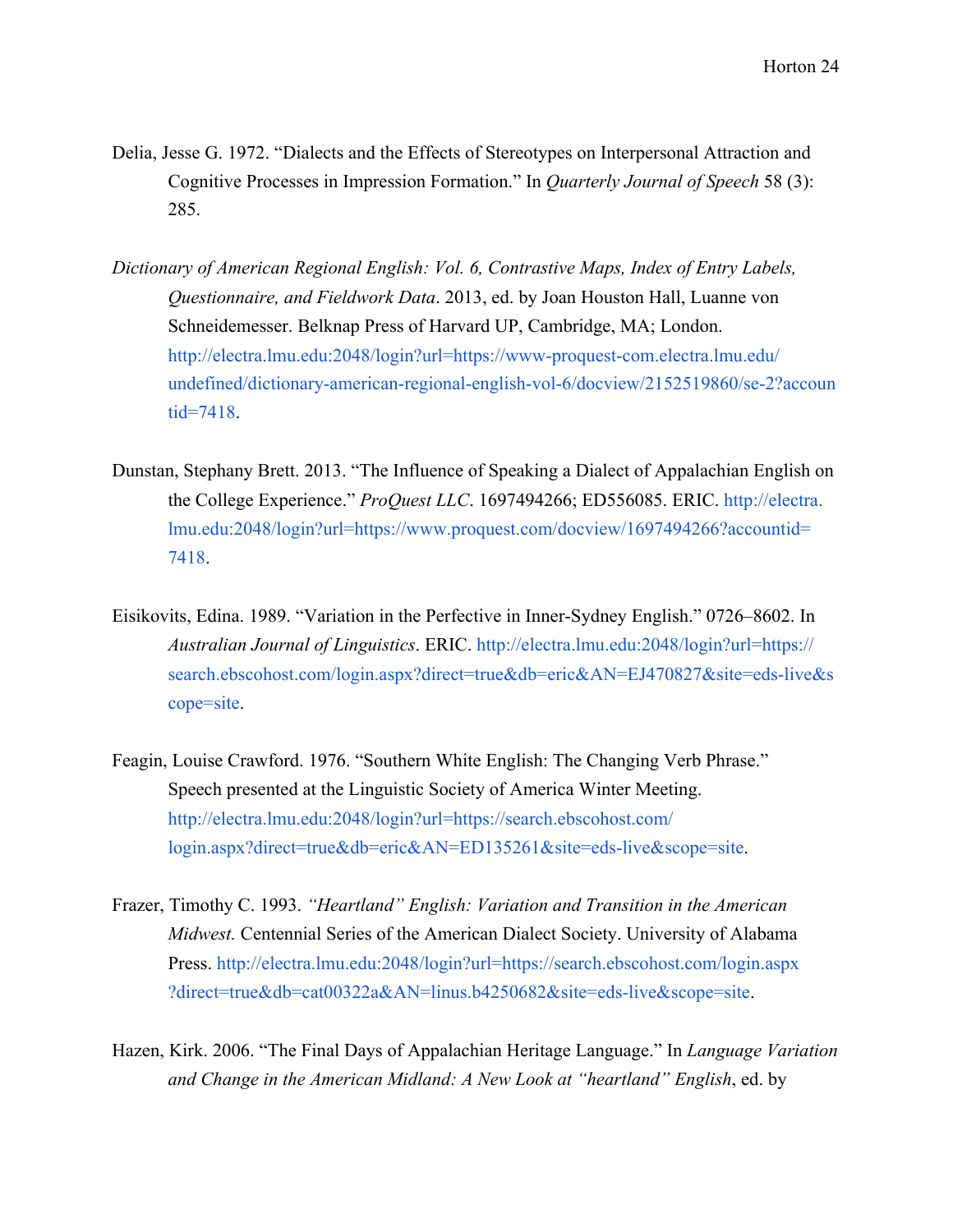Thomas E. Murray and Beth Lee Simon, 129–50. Amsterdam: John Benjamins Publishing Company. <http://electra.lmu.edu:2048/login?url=>[https://search.ebscohost.](http://electra.lmu.edu:2048/login?url=https://search.ebscohost.com/login.aspx?direct=true&db=nlebk&AN=229813&site=eds-live&scope=site&ebv=EB&ppid=pp_iv) [com/login.aspx?direct=true&db=nlebk&AN=229813&site=eds-live&scope=site&ebv=E](http://electra.lmu.edu:2048/login?url=https://search.ebscohost.com/login.aspx?direct=true&db=nlebk&AN=229813&site=eds-live&scope=site&ebv=EB&ppid=pp_iv) [B&ppid=pp\\_iv.](http://electra.lmu.edu:2048/login?url=https://search.ebscohost.com/login.aspx?direct=true&db=nlebk&AN=229813&site=eds-live&scope=site&ebv=EB&ppid=pp_iv)

- Hazen, Kirk, and Sarah Hamilton. 2008. "A Dialect Turned Inside Out: Migration and the Appalachian Diaspora." In *Journal of English Linguistics* 36 (2): 105. <https://doi-org.electra.lmu.edu/10.1177/0075424208317127>
- Hazen, Kirk, Paige Butcher, and Ashley King. 2010. "Unvernacular Appalachia: An Empirical Perspective on West Virginia Dialect Variation." In *English Today* 26 (4): 13.
- Hernández-campoy, Juan Manuel. 2005. "Investigating Language Attitudes: Social Meanings of Dialect, Ethnicity and Performance." In *Language in Society* 34 (3): 467. <https://doi.org/10.1017/S0047404505210163>.
- Johnson, Gregory, II. 2014. "Restructuring and Infinitives: The View from Appalachia." *ProQuest Dissertations and Theses*. Ph.D., Ann Arbor: Michigan State University. 1611962112. Linguistics and Language Behavior Abstracts (LLBA); ProQuest One Academic.[http://electra.lmu.edu:2048/login?url=https://www.proquest.com/doc](http://electra.lmu.edu:2048/login?url=https://www.proquest.com/docview/1611962112?accountid=7418) [view/1611962112?accountid=7418.](http://electra.lmu.edu:2048/login?url=https://www.proquest.com/docview/1611962112?accountid=7418)
- José, Brian. 2007. "Appalachian English in Southern Indiana? The Evidence from Verbal -s." In *Language Variation and Change* 19 (3): 249–80. <https://doi.org/10.1017/S0954394507> [000130](https://doi.org/10.1017/S0954394507000130).
- Krueger, Misty Sabrina. 2012. "Perceptions of Perfective Done: A Study of Language Attitudes." [T](http://electra.lmu.edu:2048/login?url=https://search.ebscohost.com/login.aspx?direct=true&db=edsoai&AN=edsoai.ocn810710581&site=eds-live&scope=site)hesis, Texas A&M University, 2012. [http://electra.lmu.edu:2048/login?url=](http://electra.lmu.edu:2048/login?url=https://search.ebscohost.com/login.aspx?direct=true&db=edsoai&AN=edsoai.ocn810710581&site=eds-live&scope=site) <https://search.ebscohost.com/login.aspx?direct=true&db=edsoai&AN=edsoai.ocn8>[1071](http://electra.lmu.edu:2048/login?url=https://search.ebscohost.com/login.aspx?direct=true&db=edsoai&AN=edsoai.ocn810710581&site=eds-live&scope=site) [0581&site=eds-live&scope=site](http://electra.lmu.edu:2048/login?url=https://search.ebscohost.com/login.aspx?direct=true&db=edsoai&AN=edsoai.ocn810710581&site=eds-live&scope=site).
- Labov, William. 1982. "Building on Empirical Foundations." In *Perspectives on Historical Linguistics*, ed. by Yakov Malkiel and Winfred P. Lehmann, 17–92. Amsterdam: John Benjamins Publishing Company. [http://electra.lmu.edu:2048/login?url=https://search.](http://electra.lmu.edu:2048/login?url=https://search.ebscohost.com/login.aspx?direct=true&db=nlebk&AN=400879&site=eds-live&scope=site)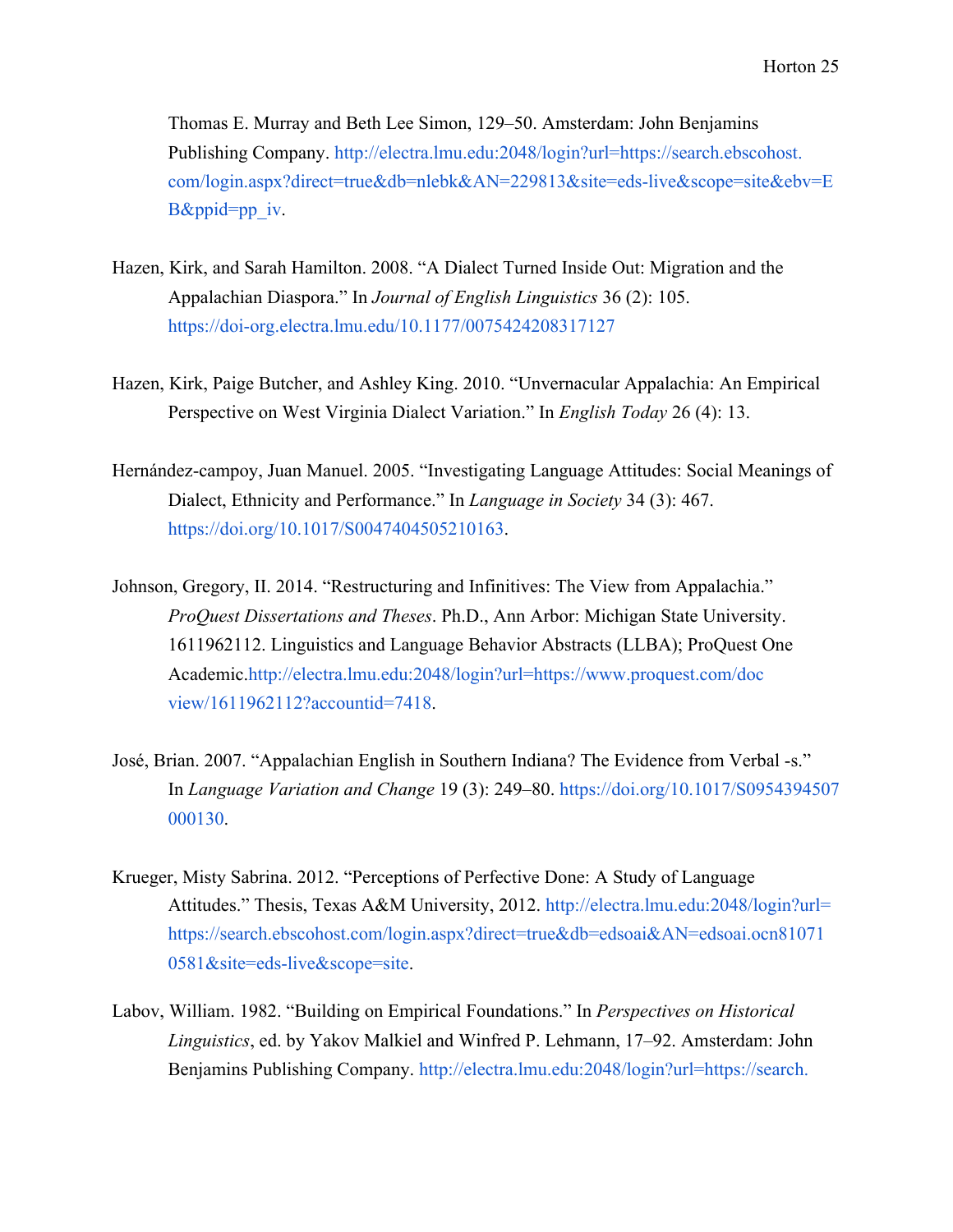[ebscohost.com/login.aspx?direct=true&db=nlebk&AN=400879&site=eds-live&scope](http://electra.lmu.edu:2048/login?url=https://search.ebscohost.com/login.aspx?direct=true&db=nlebk&AN=400879&site=eds-live&scope=site)  $=$ site.

- Labov, William. 1994. *Principles of Linguistic Change*. Vol. 1, *Internal Factors*. Oxford, United Kingdom: Blackwell Publishers, Inc.
- Labov, William. 2012. *Dialect Diversity in America: The Politics of Language Change.* Charlottesville, VA: University of Virginia Press.
- Luhman, Reid. 1990. "Appalachian English Stereotypes: Language Attitudes in Kentucky." In *Language in Society* 19 (3): 331–48.
- Malinson, Christine, and Becky Childs. 2007. "Communities of Practice in Sociolinguistic Description: Analyzing Language and Identity Practices among Black Women in Appalachia." In *Gender and Language* 1 (2): 173–206. [https://doi.org/10.1558/genl.v1i2.](https://doi.org/10.1558/genl.v1i2.173) [173](https://doi.org/10.1558/genl.v1i2.173).
- McQuaid, Goldie Ann. 2017. "A Comprehensive Survey of A-Prefixing in Southern Appalachia." In *Language & Linguistics Compass* 11 (5): 1–N.PAG. doi:10.1111/lnc3.12242.
- Mettille, Shayla Damron. 2015. "The Use of Contrastive Analysis in Code-Switching from Appalachian English Dialect to Standard English Dialect." *ProQuest Dissertations and Theses*. Ed.D., Ann Arbor: University of Kentucky. 1731862360. Linguistics and Language Behavior Abstracts (LLBA); ProQuest One Academic. [http://electra.lmu.edu](http://electra.lmu.edu/)[:](http://electra.lmu.edu:2048/login?url=https://www.proquest.com/docview/1731862360?accountid=7418) [2048/login?url=https://www.proquest.com/docview/1731862360?accountid=7418](http://electra.lmu.edu:2048/login?url=https://www.proquest.com/docview/1731862360?accountid=7418).
- Montgomery, Michael. 2014. "Hain't We Got a Right to Use Ain't and Auxiliary Contraction?: Toward a History of Negation Variants in Appalachian English." In *Southern Journal of Linguistics* 38 (1): 31. [https://search.ebscohost.com/login.aspx?direct=true&db=edb&](https://search.ebscohost.com/login.aspx?direct=true&db=edb&AN=99823190&site=eds-live&scope=site) [AN=99823190&site=eds-live&scope=site.](https://search.ebscohost.com/login.aspx?direct=true&db=edb&AN=99823190&site=eds-live&scope=site)

Montgomery, Michael B., and Jennifer N. Heinmiller. 2017. "Dictionary of Smoky Mountain and

Southern Appalachian English." In *Dictionaries* 38 (1): 68–81.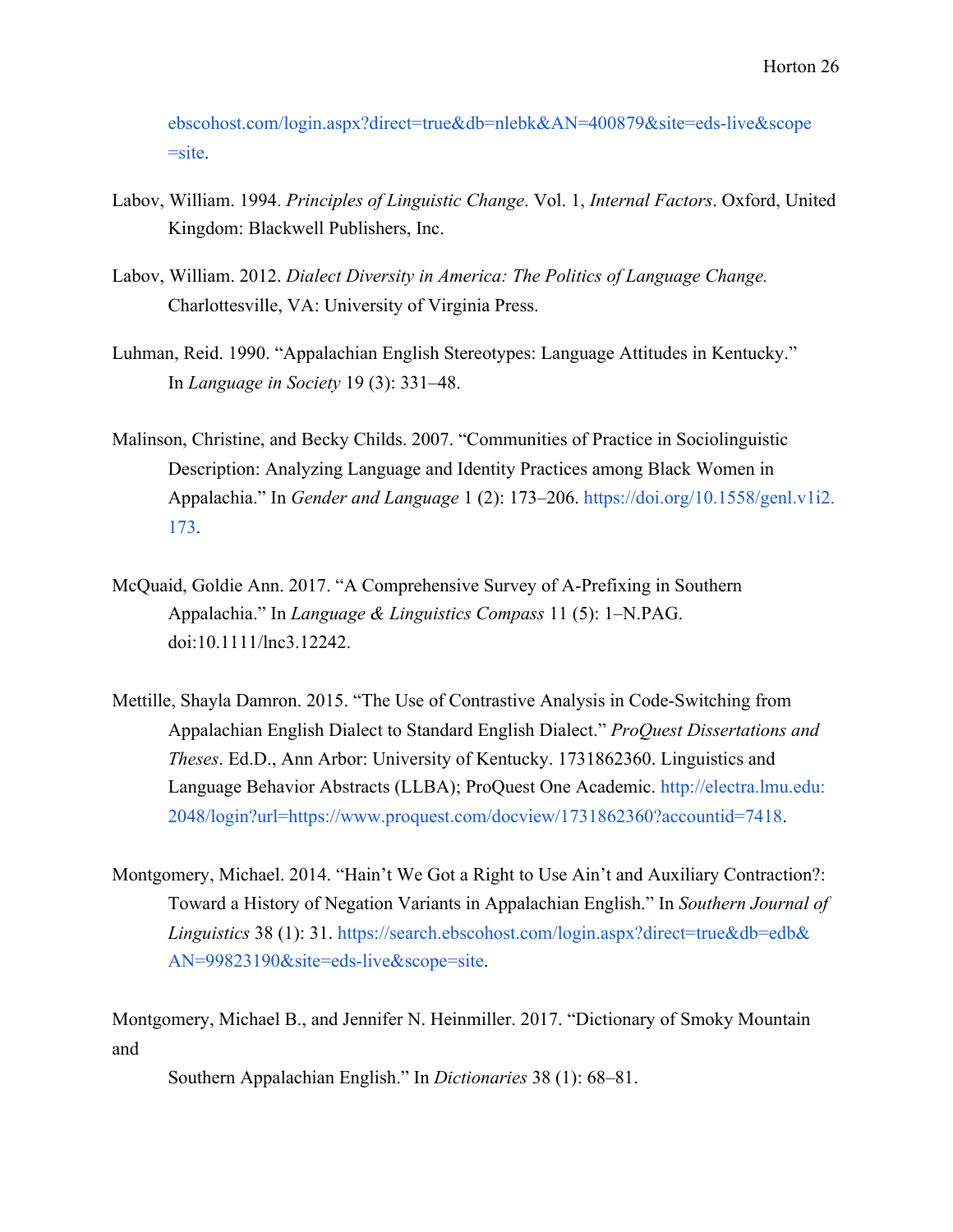- Newbrook, Mark. 1989. "Some Neglected Syntactic Phenomena in Near-Standard English." In *CUHK Papers in Linguistics*, no. 1 (August): 46–69.
- Norton, Juliana N. 2019. "Investigating Nonstandard Southern American English in Written Sources: A Historical Sociolinguistic Approach to the Tennessee Civil War Veterans Questionnaires." *ProQuest Dissertations and Theses*. M.A., Ann Arbor: The University of Mississippi. 2298135111. ProQuest One Academic. <http://electra.lmu.edu:2048/login>[?](http://electra.lmu.edu:2048/login?url=https://www.proquest.com/docview/2298135111?accountid=7418) [url=https://www.proquest.com/docview/2298135111?accountid=7418.](http://electra.lmu.edu:2048/login?url=https://www.proquest.com/docview/2298135111?accountid=7418)
- Parsons, Tara. 2008. "Personality Traits and Stereotypes Attributed to People with Appalachian Dialects in Comparison to the General American Dialect." *ProQuest Dissertations and Theses*. Psy.D., Ann Arbor: The Chicago School of Professional Psychology. 304805513. ProQuest One Academic[.](http://electra.lmu.edu:2048/login?url=https://www.proquest.com/dissertations-theses/personality-traits-stereotypes-attributed-people/docview/304805513/se-2?accountid=7418) <http://electra.lmu.edu:2048/login?url=https://www.proquest>[.](http://electra.lmu.edu:2048/login?url=https://www.proquest.com/dissertations-theses/personality-traits-stereotypes-attributed-people/docview/304805513/se-2?accountid=7418) [com/dissertations-theses/personality-traits-stereotypes-attributed-people/docview/304805](http://electra.lmu.edu:2048/login?url=https://www.proquest.com/dissertations-theses/personality-traits-stereotypes-attributed-people/docview/304805513/se-2?accountid=7418) [513/se-2?accountid=7418](http://electra.lmu.edu:2048/login?url=https://www.proquest.com/dissertations-theses/personality-traits-stereotypes-attributed-people/docview/304805513/se-2?accountid=7418)
- Patrice Larroque. 2011. "The Grammaticalization of Done in Non-Standard English." In *Anglophonia* 15 (November): 23–36. [https://doi.org/10.4000/anglophonia.373.](https://doi.org/10.4000/anglophonia.373)

Picone, Michael D. and Catherine Evans Davies. 2014. *New Perspectives on Language Variety in*

*the South: Historical and Contemporary Approaches*. Tuscaloosa: University Alabama Press. [https://search-ebscohost-com.electra.lmu.edu/login.aspx?direct=true&db=nlebk](https://search-ebscohost-com.electra.lmu.edu/login.aspx?direct=true&db=nlebk&AN=959782&site=eds-live&scope=site) [&AN=959782&site=eds-live&scope=site](https://search-ebscohost-com.electra.lmu.edu/login.aspx?direct=true&db=nlebk&AN=959782&site=eds-live&scope=site).

- Reed, Paul E. 2016. "Sounding Appalachian: /AI/ Monophthongization, Rising Pitch Accents, and Rootedness." *ProQuest Dissertations and Theses*. Ph.D., Ann Arbor: University of South Carolina. 1809110424. Linguistics and Language Behavior Abstracts (LLBA); ProQuest One Academic. [http://electra.lmu.edu:2048/login?url=https://www.proquest.](http://electra.lmu.edu:2048/login?url=https://www.proquest.com/docview/1809110424?accountid=7418) [com/docview/1809110424?accountid=7418.](http://electra.lmu.edu:2048/login?url=https://www.proquest.com/docview/1809110424?accountid=7418)
- Ringe, Don, and Joseph F. Eska. 2013. *Historical Linguistics: Toward a Twenty-First Century Reintegration*. Cambridge, United Kingdom: Cambridge University Press. <http://ebookcentral.proquest.com/lib/lmu/detail.action?docID=1099801>.